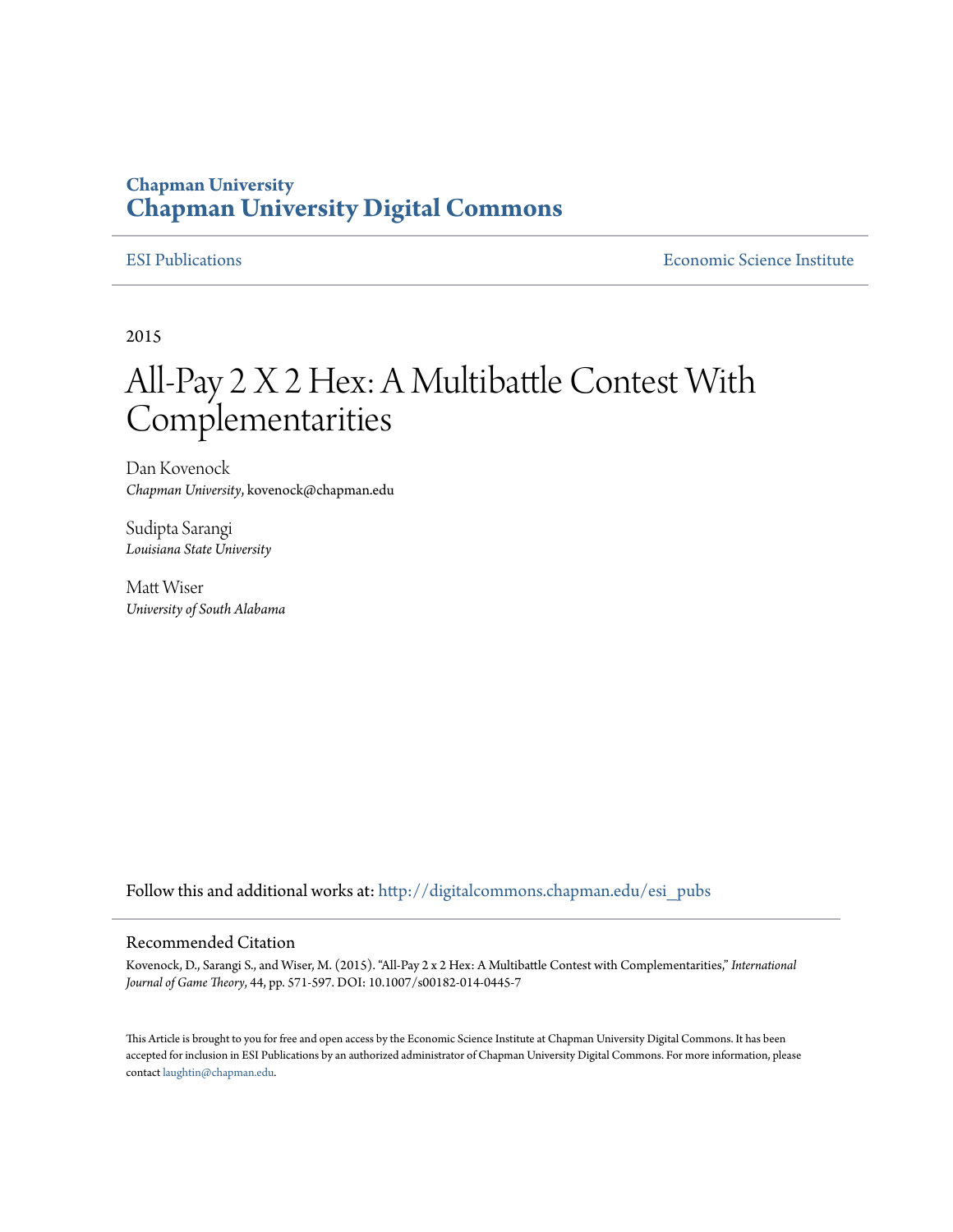# All-Pay 2 X 2 Hex: A Multibattle Contest With Complementarities

#### **Comments**

This is a pre-copy-editing, author-produced PDF of an article accepted for publication in *International Journal of Game Theory*, volume 44, in 2015 following peer review. The final publication is available at Springer at [DOI: 10.1007/s00182-014-0445-7](http://dx.doi.org/10.1007/s00182-014-0445-7)

**Copyright** Springer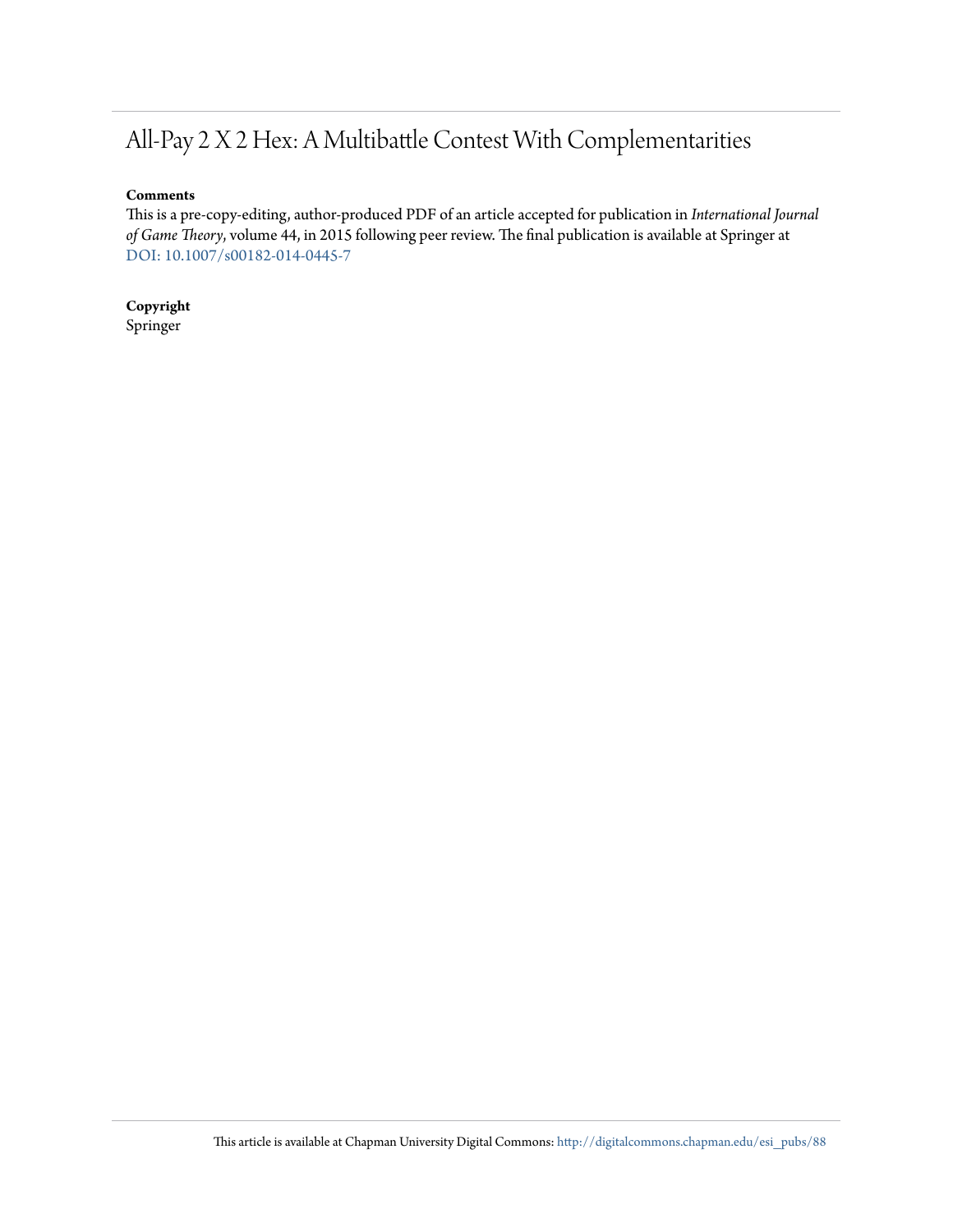# All-Pay 2  $\times$  2 Hex: A Multibattle Contest With Complementarities<sup>\*</sup>

Dan Kovenock <sup>†</sup> Sudipta Sarangi<sup>‡</sup> Matt Wiser §

May 10, 2014

#### Abstract

We examine a modified  $2 \times 2$  game of Hex in which the winner of each cell is determined by a Tullock contest. The player establishing a winning path of cells in the game wins a fixed prize. Examining the polar cases of all cells being contested simultaneously versus all four cells being contested sequentially, we show that there is an increase in the total expected payoff for the players in the sequential case. We identify conditions under which players have identical and nonidentical expected payoffs when the contest order is pre-specified. We also examine dissipation for random order contests. We thus provide a canonical model of a multibattle contest in which complementarities between battlefields are heterogeneous across both battlefields and players.

Keywords: Contests, All-Pay Auctions, Multibattle, Complementarity, Hex

JEL Classification: C72, C73, D72, D74

<sup>∗</sup>We would like to thank Kalyan Chatterjee, Cary Deck, and Brian Roberson for their suggestions, as well as participants at the Tournaments, Contests and Relative Performance Evaluation (2011) conference at North Carolina State University and the Public Economic Theory (2011) conference at Indiana University for their comments. We would also like to thank two anonymous referees, an Associate Editor, and the Editor Bernhard von Stengel for useful comments. Any opinions, findings, and conclusions or recommendations expressed in this material are those of the authors and do not necessarily reflect the views of the National Science Foundation.

<sup>†</sup>Economics Science Institute, Chapman University. Email: kovenock@chapman.edu

<sup>‡</sup>Department of Economics, Louisiana State University; National Science Foundation, Arlington VA; and DIW Berlin. Email: sarangi@lsu.edu

<sup>§</sup>Department of Economics, Louisiana State University Email: mwiser1@lsu.edu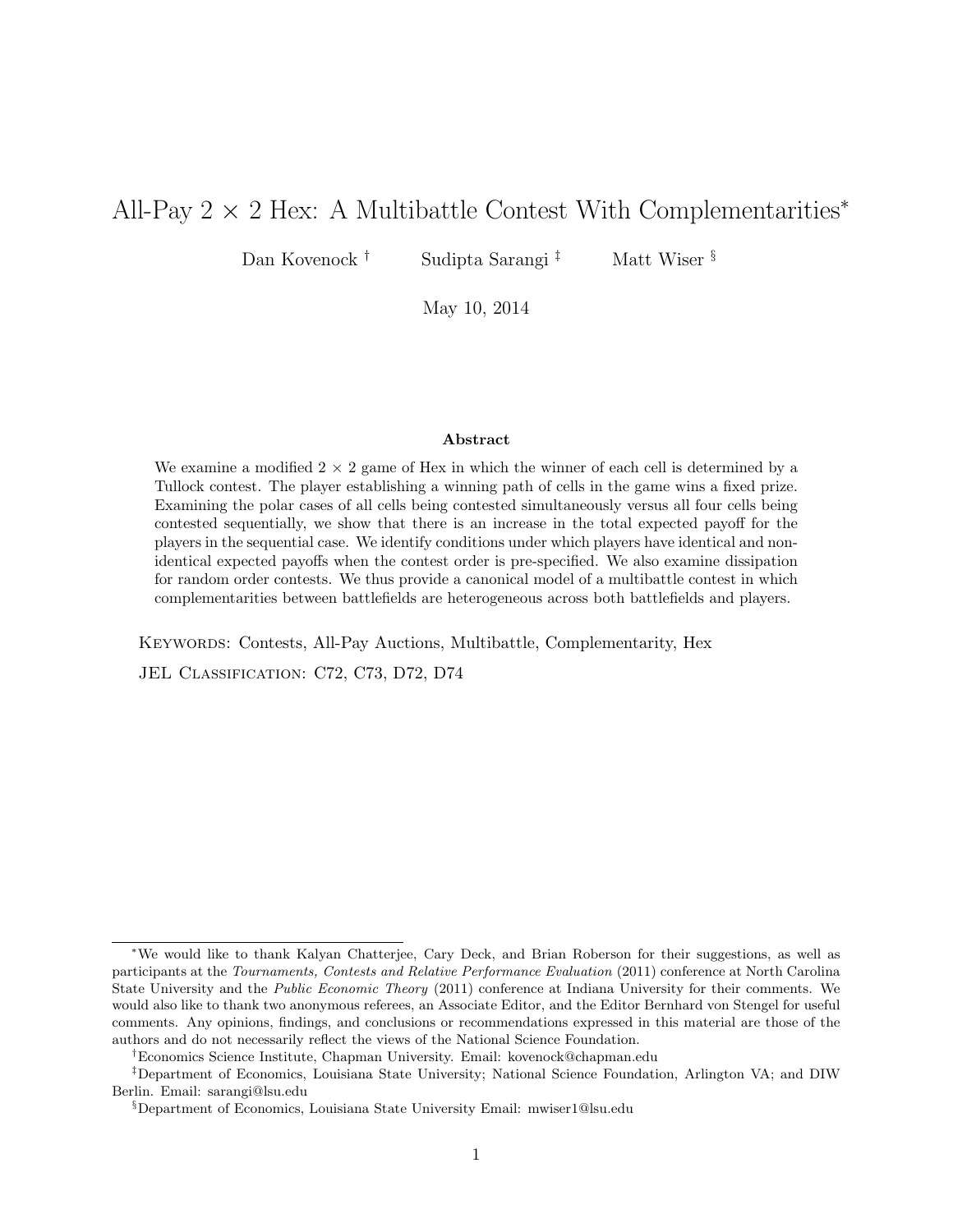# 1 Introduction

We examine a competition comprised of multiple contests, combinations of which exhibit complementarity. In our game a benefit accrues to a player only by having won one of several winning combinations of contests. Players have different winning combinations, reflecting differing goals, but the combinations are such that there will always be exactly one winning player. The complementarity between contests arises because success in a single contest or set of contests may yield the same payoff as losing every contest but combined with one more contest win, may yield overall victory. These factors result in variations in the valuation of individual contests based on the identity and outcomes of contests already decided and the order of contests yet to be played.

The basic structure for this competition is given by the board game  $Hex.^1$  In the canonical form, Hex is played by two players on a  $11 \times 11$  grid of hexagonal cells. The players are conventionally labeled Black and White. Each player alternates claiming an unclaimed cell on the board. Black's objective is to connect the two black sides of the board with a path of his pieces, while White's is to connect the two white sides of the board with her pieces. As the game continues, the player who first is able to connect her two assigned sides is declared the winner. Draws are impossible, as the spaces are hexagons, i.e., we never see two pieces that join only at a corner.

Network security provides a good practical example of this type of structure, because data can be routed around compromised servers as long as a connection exists between two nodes, thus avoiding servers which have been hacked or damaged. Note that, intermediate relay nodes hold no intrinsic value since payoffs are entirely due to the final connection. Thus we do not need to worry about the value of individual cells; only the completed path. These networks are often geographically dependent, such as wireless relay towers and fibre optic switching stations. Another example of a similar network is a cellular phone system, where towers relay signals, and interference limits the number of towers in an area.

Related work can be found in the literature on Colonel Blotto games (Borel 1921, Borel and Ville 1938, Gross 1950, Gross and Wagner 1950, Friedman 1958).<sup>2</sup> These games feature two players who simultaneously allocate their respective fixed budgets of a resource across  $n$  different contests, with the player having a higher allocation in a given contest winning that contest. Players choose their allocations to maximize the expected number of battlefields won. In these early papers linkages between contests arise from the budget constraints; allocation of a unit of the resource

 $1$ Hex was independently invented by John Nash and the Danish mathematician Piet Hein in the 1940's.

<sup>&</sup>lt;sup>2</sup>See Kovenock and Roberson (2012) for a survey of these and related games.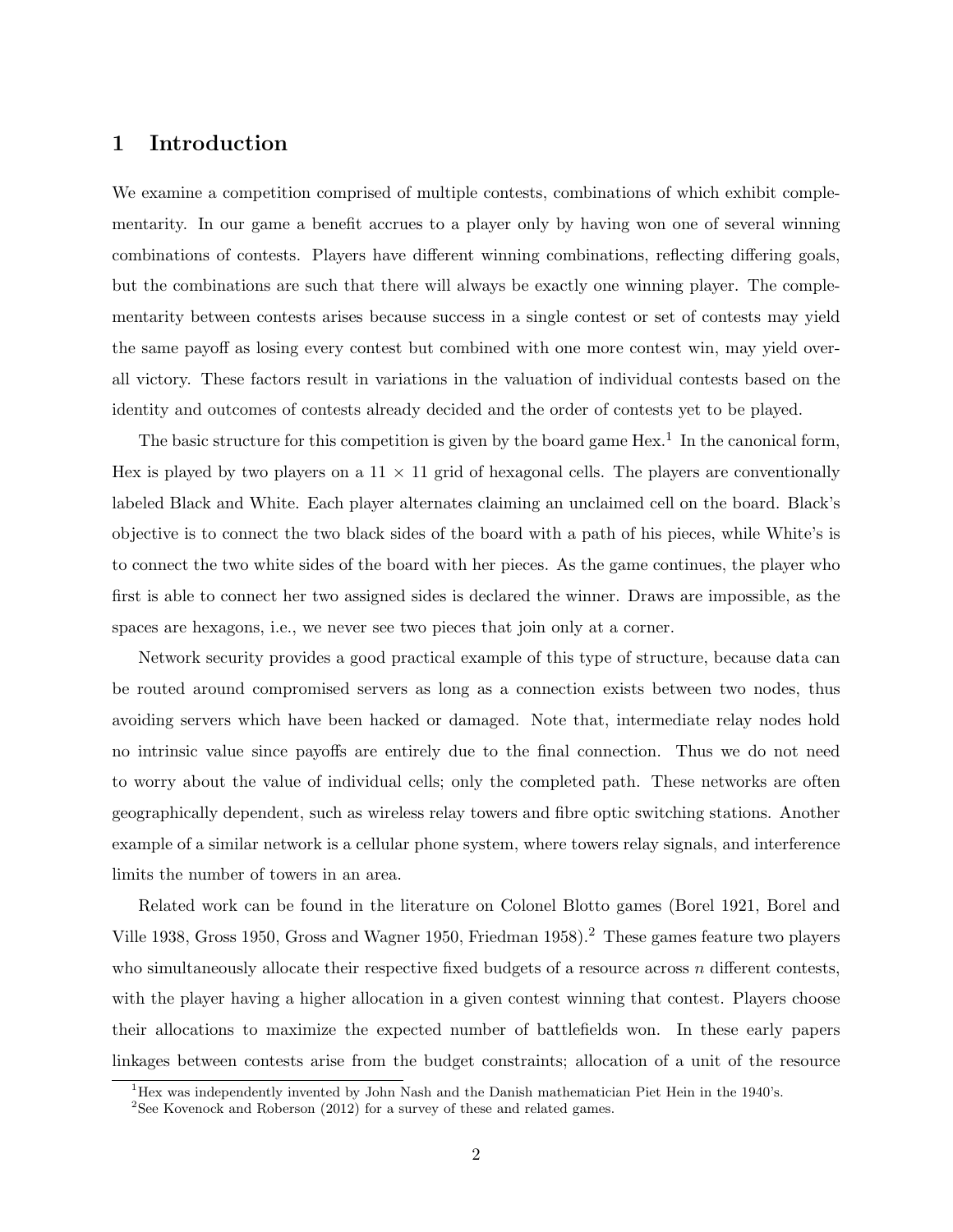to one contest reduces the availability of the resource for other contests. Recently there has been a resurgence of interest in these games with extensions to the cases of asymmetric budgets and a positive opportunity cost of the resource in games with both continuous and discrete strategy spaces (Hart 2008, Kvasov 2007, Laslier 2002, Laslier and Picard 2002, Roberson 2006, Roberson and Kvasov 2012, and Weinstein 2012). Colonel Blotto games have also been examined under the assumption that the winner of each contest is determined probabilistically by the players' respective allocations according to a Tullock contest success function (Tullock, 1980), with the success function itself having been introduced previously (Tullock, 1975). Contributions employing the Tullock contest success function include Friedman (1958) and Robson (2005).

In addition to linkages between contests that arise through the cost of resource allocation, such as the individual budget constraints of the Colonel Blotto game, there are also linkages that arise through the way in which individual battlefield outcomes are aggregated in determining the players' payoffs. Szentes and Rosenthal (2003 a,b) examine a game in which players simultaneously allocate a resource at constant unit cost to n different battlefields. A player earns a prize of common and known value if he is the higher bidder in  $m$  of those battlefields. The special case where  $n$  is odd and  $m = \frac{n+1}{2}$  $\frac{+1}{2}$  is the game in which the player who wins a majority of the contests is the winner. Szentes and Rosenthal solved this game for  $n = 3$ , though for  $n > 3$  this remains an open problem. The corresponding  $n$  battlefield majoritarian problem with a generalization of the Tullock contest success function with exponent  $\alpha \leq 1$  was examined by Snyder (1989) who obtained some partial results. Klumpp and Polborn (2006) solved the n battlefield game for a Tullock contest success function with exponent  $\alpha \leq 1$  more generally, characterizing the nature of the nondegenerate mixed strategy equilibria that arise when there are sufficiently many battlefields that no pure strategy equilibrium exists.

More complex linkages that arise from the way in which battlefield outcomes are aggregated have also been examined. Clark and Konrad (2007) examine a game with n battlefields, a constant unit cost of expenditure, and a Tullock contest success function with exponent  $\alpha = 1$ , in which one player must win all of the contests in order to win a prize, while the other only needs to win at most one contest. Kovenock and Roberson (2010) examine the corresponding game under the assumption that the high bidder in each contest wins the contest. Golman and Page (2009) examine a modified Colonel Blotto game, which they term "General Blotto," that takes the original budget-constrained Colonel Blotto game in which the high bidder wins each contest and adds compound contests formed by taking subsets of the sets of battlefields. In each of these added compound contests, a player's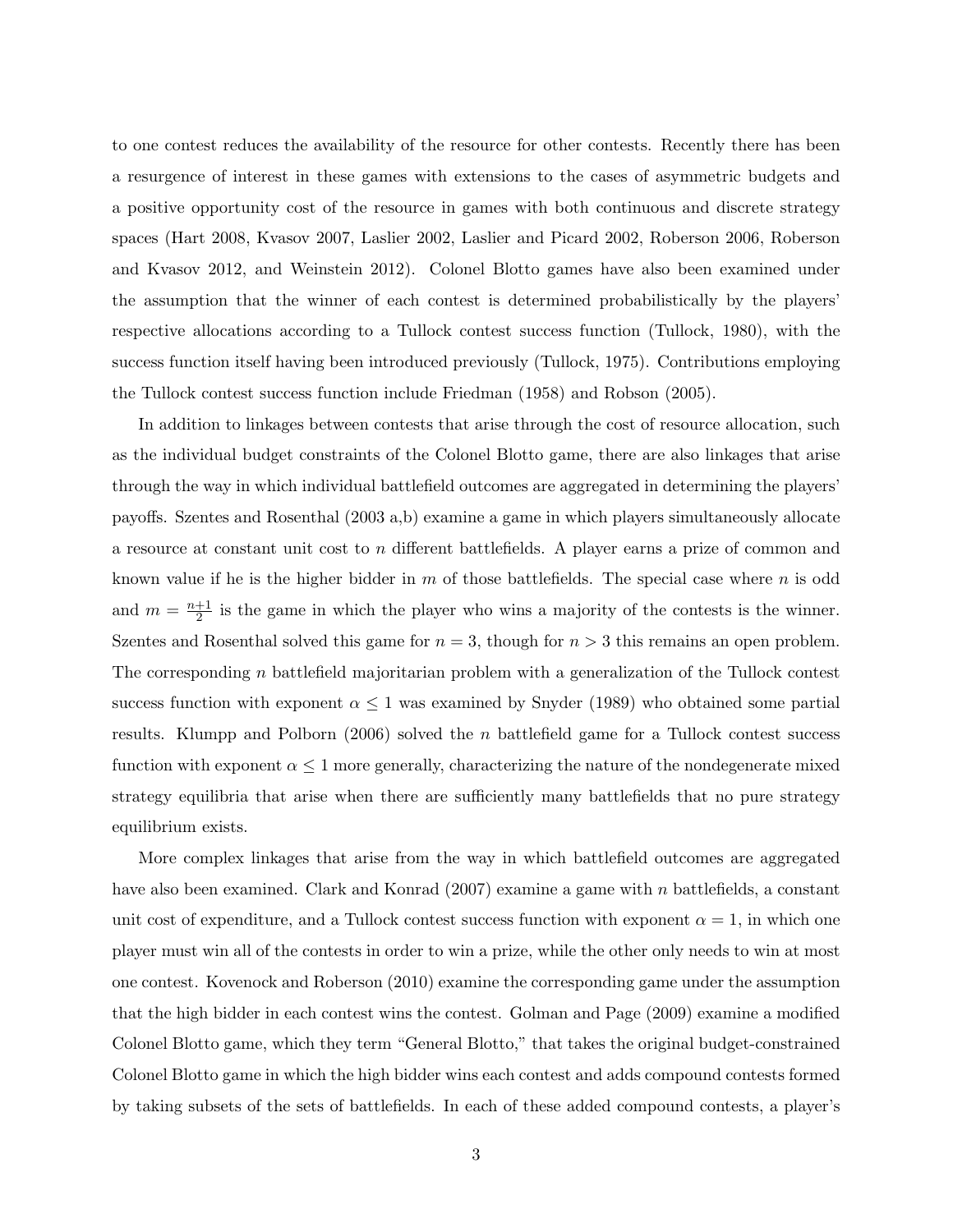allocation is taken to be the product of the allocations in the battlefields defining the compound contest and the player with the higher such product wins. These contest wins are then added to those of the single battlefields to determine the number of contests won.

Our model is similar in spirit to the models with payoffs determined by a nonlinear aggregation of battlefield outcomes. Our examination of equilibrium under different assumptions governing the simultaneity and sequencing of contests aims to shed light on the impact of potential timing options for strategic behavior and payoffs. In our model players allocate resources at a constant and identical unit cost to four battlefields. In the main text we analyze the polar cases with all cells being contested simultaneously and sequentially, with the sequential case done both when both the order is known a priori and when it is random. Intermediate cases for sequential contests are also solved for in the Appendices. Each battlefield outcome is determined by a Tullock contest success function with exponent  $\alpha = 1$  (the lottery contest success function). The battlefields are spatially distributed to correspond with cells in a  $2 \times 2$  game of Hex and the overall contest winner is the player who wins a configuration of contests that would win the game of Hex. Consequently, multiple combinations of individual contest wins may earn a player the overall prize, but exactly one player will be the winner. Players are risk neutral so that they maximize the expected prize winnings minus the cost of their allocation to the four battlefields.

Like the literature on the Colonel Blotto game, the  $2 \times 2$  game of All-pay Hex that we examine is meant as a type of "toy model" designed to shed some insight into the strategic considerations that might arise when rivals compete in multiple contests exhibiting linkages. In All-pay Hex these linkages arise because the "prizes" contested exhibit complementarities. Moreover, players have asymmetric preferences over combinations of contest victories.

The paper is laid out as follows. First, an example is described in Section 2, showing the general method of play. The model is then formally defined in Section 3, and results are obtained in Section 4. Finally, some robust conclusions about the game in general are presented in Section 5, with the mathematical details of the cases in the Appendices.

## 2 All Pay Hex: An Illustrative Example

The structure of Hex provides a useful starting point for examining complementarities. Given each player's goal of connecting the opposite sides, winning combinations will vary, and the value of a cell will depend on the use of this cell in creating a winning path. Since the canonical version of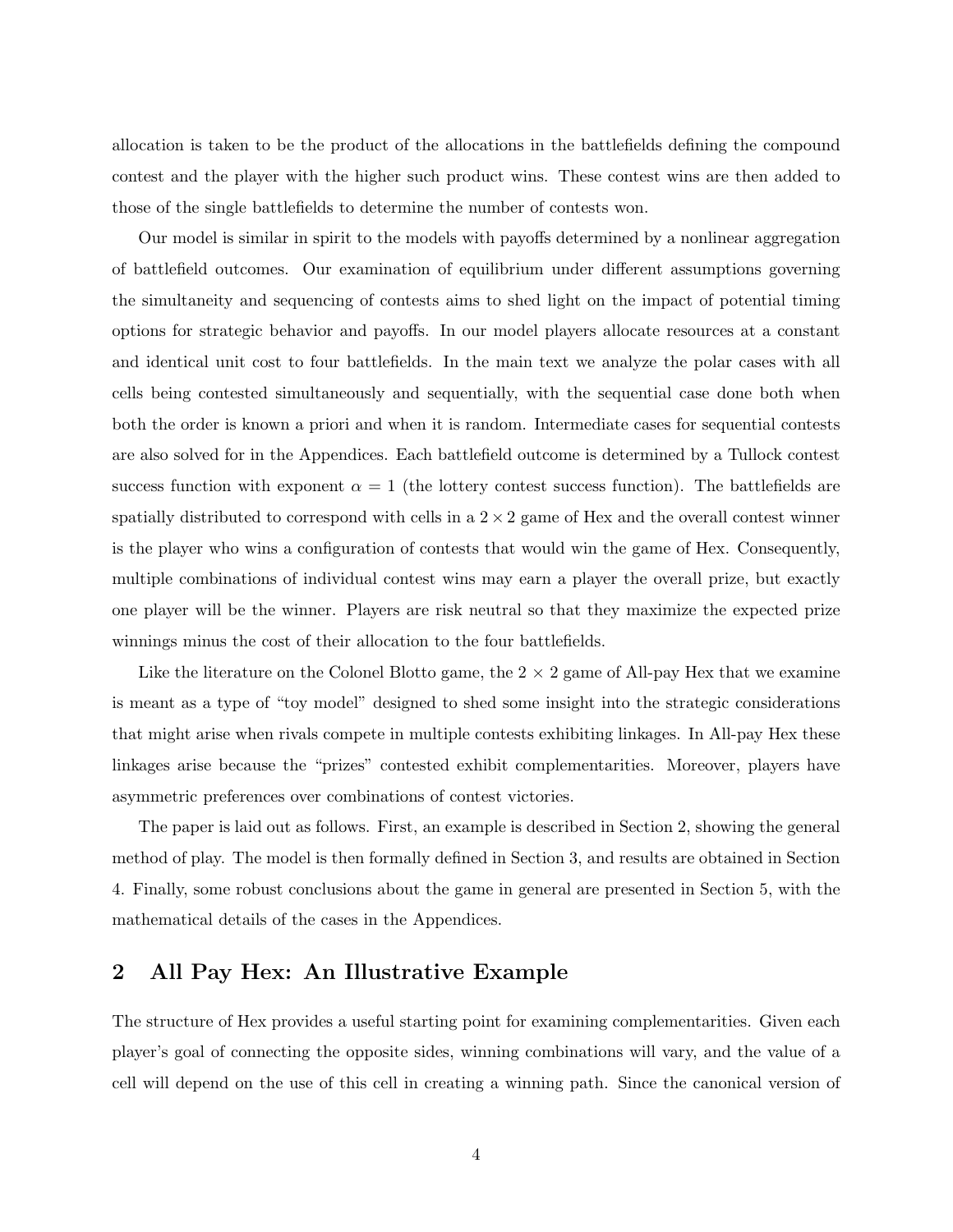Hex is computationally difficult, we will focus on a tractable  $2 \times 2$  version with four cells being contested.

Our game differs from canonical Hex in that the players simultaneously place bids on a cell and the winner is probabilistically determined. Each player simultaneously commits a resource to the cells currently being contested. The winner of each cell  $j$  is determined by a Tullock contest success function, where  $P(X_j, Y_j) = \frac{X_j}{X_j + Y_j}$  is the probability that player X wins, where  $X_j$  and  $Y_j$  are the amounts committed to cell j by players X and Y respectively. After a set of cells has been contested, players observe which player has won the game, thereby receiving a prize  $V$ . If neither player has won the game, the outcomes are observed and a new subset of cells is contested, repeating this process until a winner of the overall contest is found. These subsets of cells come from taking an ordered partition of the set of cells, with the subset being contested in round  $n$ being the elements in the nth subset of the partition.



Figure 1: The Cells Being Contested

For the sake of illustration, let the prize for completing a connection or path be 100, with players simultaneously competing for all four cells shown in Figure 1. Suppose player X invests 20 in both the North and East cells, and only 1 in West and South, in an effort to have overwhelming force in 2 cells. Meanwhile, Player Y invests 10 in both the North and South, and 5 in the East and West.

We can now calculate the probabilities of X winning each cell. Based on the contest success function, in the North, she has a  $\frac{2}{3}$  chance of victory, in the East  $\frac{4}{5}$ , in the West  $\frac{1}{6}$ , and in the South  $\frac{1}{11}$ . Thus player X has a chance of victory given by the sum of his probabilities of winning both the North and East  $\frac{2}{3} \cdot \frac{4}{5}$  $\frac{4}{5}$ , both the North and South but not the East  $\frac{2}{3} \cdot \frac{1}{11} \cdot \frac{1}{5}$  $\frac{1}{5}$ , and both the West and South but not the North  $\frac{1}{6} \cdot \frac{1}{11} \cdot \frac{1}{3}$  $\frac{1}{3}$ . This covers all winning sets for player X without double counting any sets, as all eight winning sets fall into exactly one of these three possibilities.

This gives a total chance of victory for player X of approximately 0.5505, i.e. his expected earnings are 55.05 at a cost of 42, for a net gain of 13.05. Player Y will have a 0.4495 probability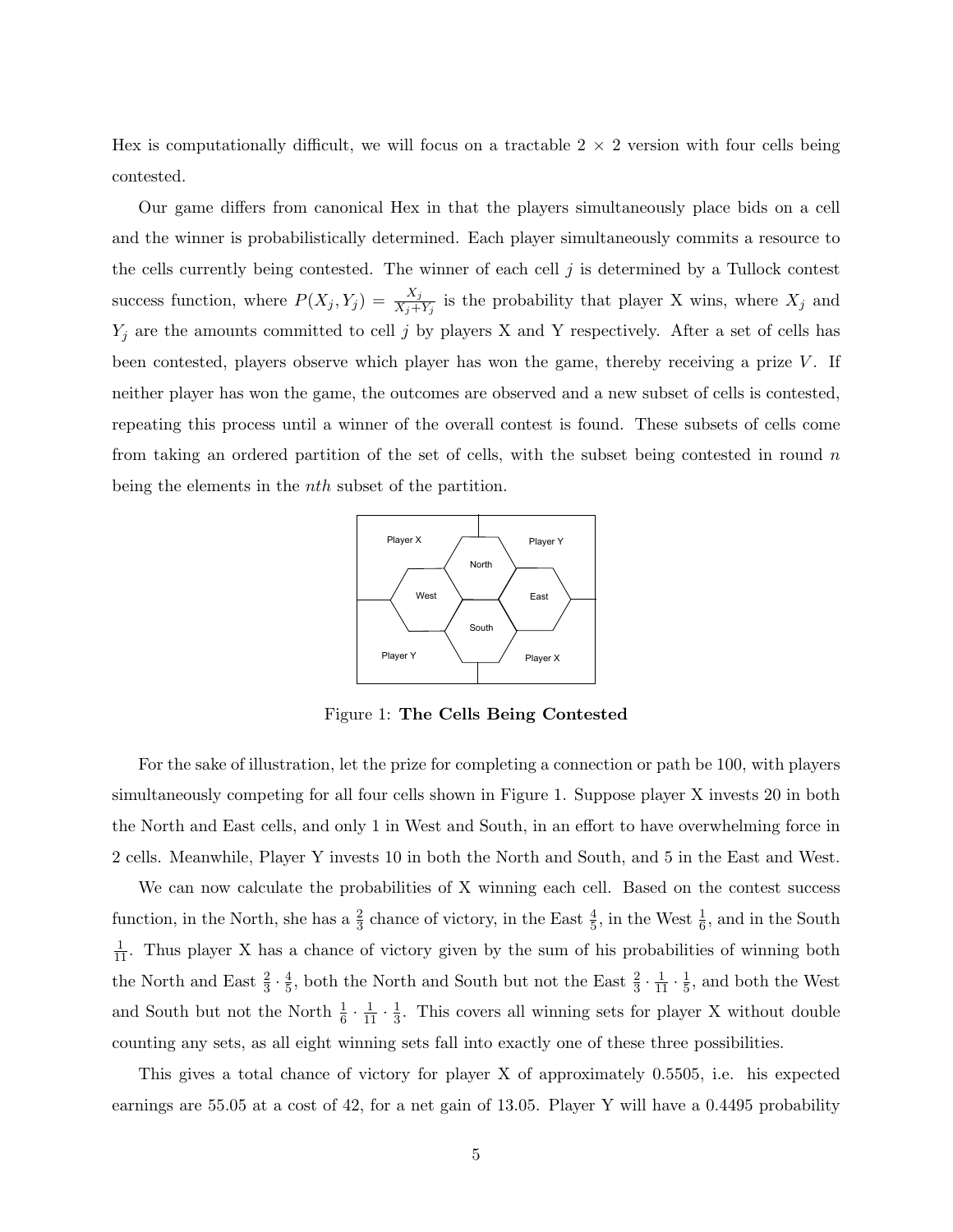of winning, and thus expected winnings of 44.95. However, player Y will have a net gain of 14.95, as she spent only 30.

## 3 The Model

We will now develop our formal model of the  $2 \times 2$  case of All-Pay Hex. The game is played over the set of cells  $A = \{N, S, E, W\}.$ 

Players: We denote the two risk neutral players in the game by X and Y. It is assumed that the players do not have a budget constraint.

Strategies: Since there are four cells, we will allow for the possibility that they can be contested at different points in time. Before the contest begins, the contest structure  $\Re$  is announced.<sup>3</sup> Let  $\mathcal{R} = \{R_1, R_2, R_3, R_4\}$  be an ordered partition of A, where  $R_r$  is the set of cells being put up for contest in round r and let  $|R_r| = C_r$ . Since there are only four cells, we assume that the number of rounds cannot exceed this number.

In each round r, each player chooses a  $C_r$ -vector of bids with the bid for cell i by player  $T \in \{X, Y\}$  being labeled  $T_i$ . We will require  $T_i \geq 0$  and define  $Z_i = \sum_{T=X,Y} T_i$ .<sup>4</sup> The winner of each cell will be determined by the Tullock contest function, so as long as  $Z_i > 0$  player T will win cell *i* with probability  $\frac{T_i}{Z_i}$ .

Payoffs: The payoff function of each player takes into account the expected benefits minus the costs. Each player obtains a identical benefit  $V$  from winning the game. We will require some additional notation for our calculations. Let  $X^{\star}$  be the collection of winning sets of cells for player X, and  $Y^{\star}$  for player Y. Specifically, from Figure 1 it can be seen that

| $X^{\star} = \{\{N, E\}, \{N, S\}, \{S, W\}, \{N, S, E\},\$                                                          | $Y^{\star} = \{\{N,W\}, \{N,S\}, \{S,E\}, \{N,S,E\},\}$ |
|----------------------------------------------------------------------------------------------------------------------|---------------------------------------------------------|
| $\{N, S, W\}, \{N, E, W\}, \{S, E, W\}, \{N, S, E, W\}\}\$ $\{N, S, W\}, \{N, E, W\}, \{S, E, W\}, \{N, S, E, W\}\}$ |                                                         |

Note that each player has three minimal winning sets consisting of two cells, along with the supersets of these. The set  $\{N, S\}$  is the common minimal winning set for either player. Thus the

<sup>&</sup>lt;sup>3</sup>We also explore the implications of relaxing this assumption and having a random sequence later in the paper. We thank an anonymous referee for suggesting this.

 ${}^{4}T_{i} = 0$  will be limited to cases in which cell i has been made irrelevant. This is a technical condition imposed by the Tullock contest success function.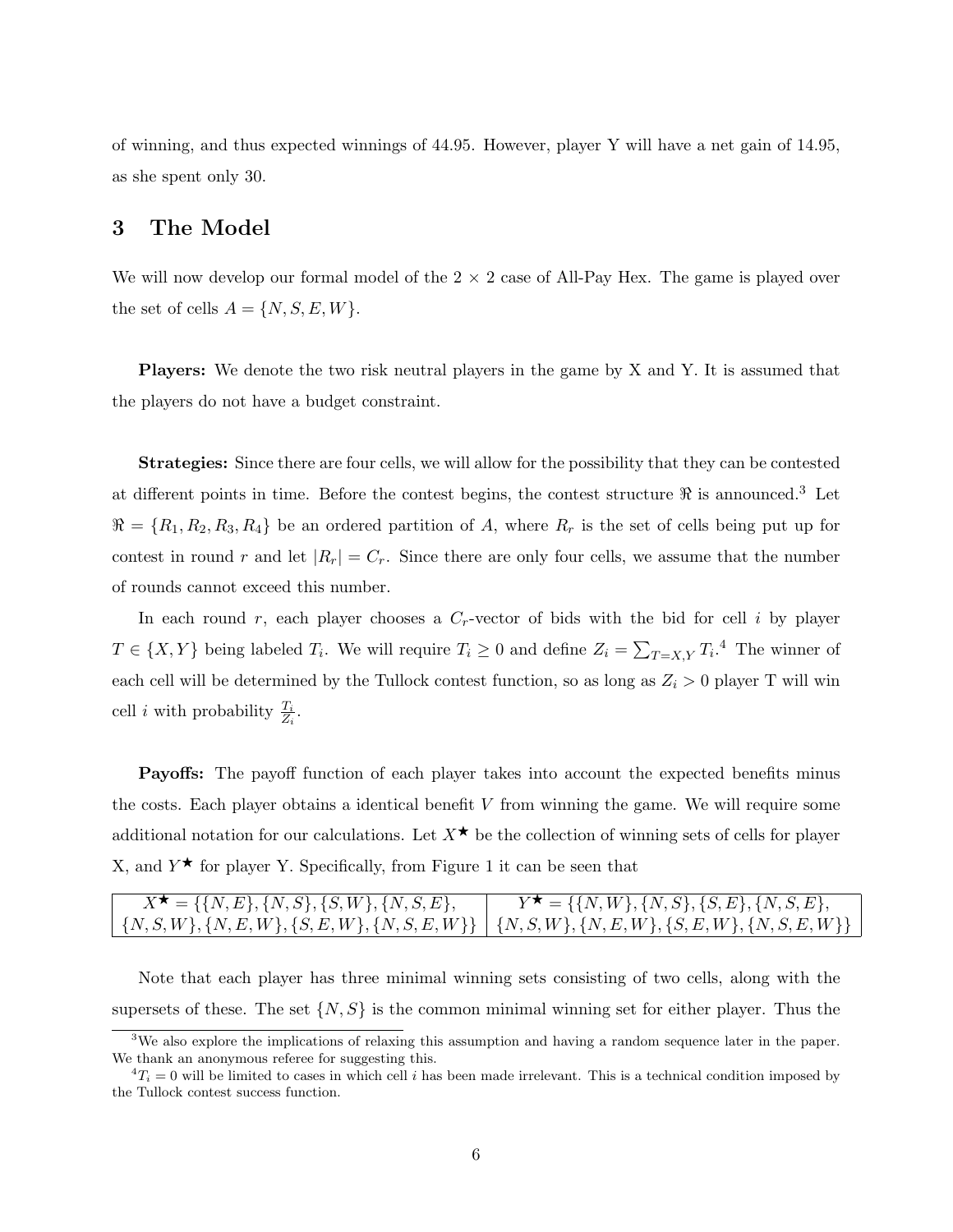probability that player X wins the prize is

$$
\sum_{\alpha \in X^{\star}} \left( \prod_{i \in \alpha, j \in A \setminus \alpha} \frac{X_i}{Z_i} \frac{Y_j}{Z_j} \right) \tag{1}
$$

Hence the payoff of player X can be written as

$$
U_X\left(\left\{X_k, Y_k\right\}_{k\in N, S, E, W}\middle|\mathfrak{R}\right) = \sum_{\alpha \in X^\bigstar} \left(\prod_{i \in \alpha, j \in A \setminus \alpha} \frac{X_i}{Z_i} \frac{Y_j}{Z_j}\right) V - \sum_{i \in A} X_i \tag{2}
$$

where the second term is the amount of money that X spends on bids. Note that the utility function for player X is a function of the amount invested in each cell, which will be influenced by the round structure  $\Re$ . Thus we take the amount invested by each player in the first round, the amount invested in the second round, and so on until all cells have been accounted for. Similarly, Player Y's payoff function is given by:

$$
U_Y\left(\{X_k,Y_k\}_{k\in N,S,E,W}\middle|\mathfrak{R}\right)=\sum_{\alpha\in Y^\star}\left(\prod_{i\in\alpha,j\in A\setminus\alpha}\frac{Y_i}{Z_i}\frac{X_j}{Z_j}\right)V-\sum_{i\in A}Y_i\tag{3}
$$

### 4 Solving the Game

Before we analyze the game, we briefly discuss what happens when there are no complementarities between the cells. If there are no complementarities, the values of the cells are independent of one another. Then, if  $V_N$  is the common value to the players of winning the North cell, Player X's expected payoff for the contest occurring in the North will be  $V_N\left(\frac{X_N}{Z_N}\right)$  $\overline{Z_N}$  $- X_N$ , and Player Y's expected payoff will be  $V_N\left(\frac{Y_N}{Z_N}\right)$  $\overline{Z_N}$  $\bigg(-Y_N$ . From the first order conditions we have  $V_N\left(\frac{Y_N}{Z^2}\right)$  $\overline{Z_N^2}$  $=$  $V_N\left(\frac{X_N}{Z^2}\right)$  $\overline{Z_N^2}$  $= 0$ , which gives us  $X_N = Y_N = \frac{V_N}{4}$ . Corresponding calculations apply to the East, South, and West cells. Thus each player will spend a quarter of the value of each cell, and have an expected payoff of a quarter of the value of the cell.<sup>5</sup>

From the previous section it should be clear that a complete analysis of the problem requires examining several different cases to identify the effects of the complementarity involved. The role of complementarity also varies depending on whether the winning sets are contested separately or simultaneously. Hence we will focus on the two polar cases: all cells being contested simultaneously

 $5$ Note that this differs from the typical Colonel Blotto problem in the sense that there are no linkages across the contests, either through a critical value objective or a budget constraint that limits the resources to be allocated across the cells (see Kovenock and Roberson 2012).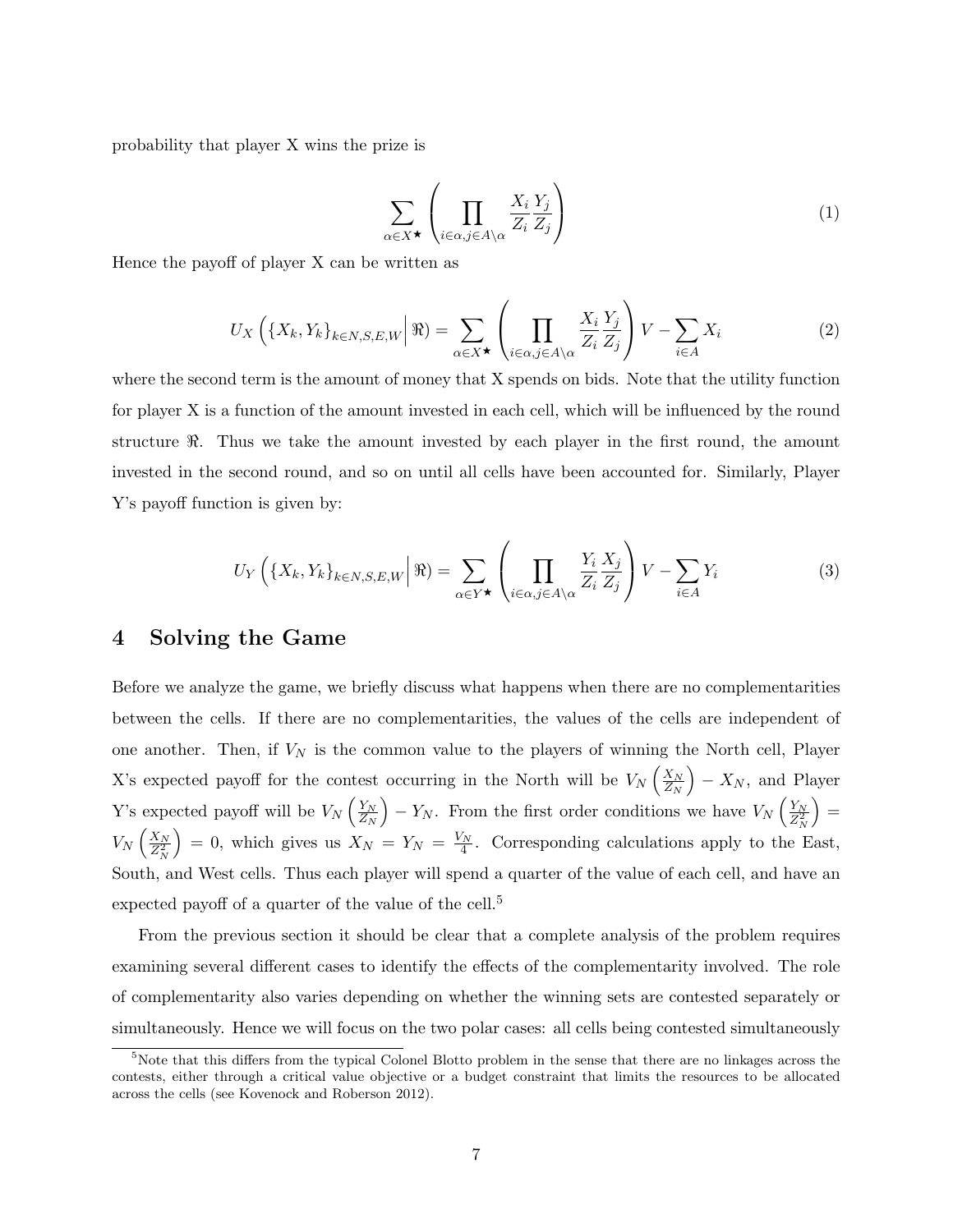and the four cells being contested sequentially. The intermediate cases, where cells are contested over 2 or 3 rounds, are discussed briefly, but full solutions are provided in Appendix B and summarized in Table 2. The main distinction between the simultaneous and sequential cases is that the sequencing of cells allows for the introduction of asymmetries that are not otherwise possible. Although there is only one case when all four cells are contested simultaneously, there are multiple distinct subcases for sequential contests, depending on the order of the cells. In the remainder of the paper we normalize  $V$  to 1.

#### 4.1 Simultaneous Contests

To solve this game, we will simultaneously maximize the expected payoff of each player given by equations 2 and 3. We first introduce some additional notation. Let  $\Theta = \frac{1}{Z_N Z_S Z_E Z_W}$ . Let also  $(X_E X_W) = \beta$ ,  $(X_E Y_W) = \gamma$ ,  $(Y_E X_W) = \delta$ , and  $(Y_E Y_W) = \zeta$ . Player X has an expected utility function given by

$$
U_X \left( \{ X_k, Y_k \}_{k \in N, S, E, W} \middle| R_1 \right) = (X_N X_S) \Theta[\beta + \gamma + \delta + \zeta] + (X_N Y_S) \Theta[\beta + \gamma] + (Y_N X_S) \Theta[\beta + \delta] - (X_N + X_S + X_E + X_W) \tag{4}
$$

where the first 8 terms come from the different winning combinations for player X. Using the fact that  $\left(\frac{X_j}{Z}\right)$  $Z_j$  $= (1 - \left(\frac{Y_j}{Z}\right)$  $Z_j$ ) we can combine terms and simplify to obtain

$$
U_X(\cdot) = \left(\frac{X_N}{Z_N}\right) \left(\frac{X_S}{Z_S}\right) + \left(\frac{X_N}{Z_N}\right) \left(\frac{Y_S}{Z_S}\right) \left(\frac{X_E}{Z_E}\right) + \left(\frac{Y_N}{Z_N}\right) \left(\frac{X_S}{Z_S}\right) \left(\frac{X_W}{Z_W}\right) - X_N - X_S - X_E - X_W\tag{5}
$$

Similarly, player Y has an expected utility function given by

$$
U_{Y}\left(\{X_{k}, Y_{k}\}_{k\in N, S, E, W}\Big| R_{1}\right) = (Y_{N}Y_{S})\Theta[\beta + \gamma + \delta + \zeta] + (Y_{N}X_{S})\Theta[\gamma + \zeta] + (X_{N}Y_{S})\Theta[\delta + \zeta] - (Y_{N} + Y_{S} + Y_{E} + Y_{W})
$$
(6)

where the first 8 terms come from the different winning combinations for player Y. Combining and simplifying as before gives us

$$
U_Y(\cdot) = \left(\frac{Y_N}{Z_N}\right) \left(\frac{Y_S}{Z_S}\right) + \left(\frac{Y_N}{Z_N}\right) \left(\frac{X_S}{Z_S}\right) \left(\frac{Y_W}{Z_W}\right) + \left(\frac{X_N}{Z_N}\right) \left(\frac{Y_S}{Z_S}\right) \left(\frac{Y_E}{Z_E}\right) - Y_N - Y_S - Y_E - Y_W
$$
 (7)

We derive the unique simultaneous move pure strategy equilibrium in Appendix A. Following an argument similar to that employed by Klumpp and Polborn (2006), we show that since the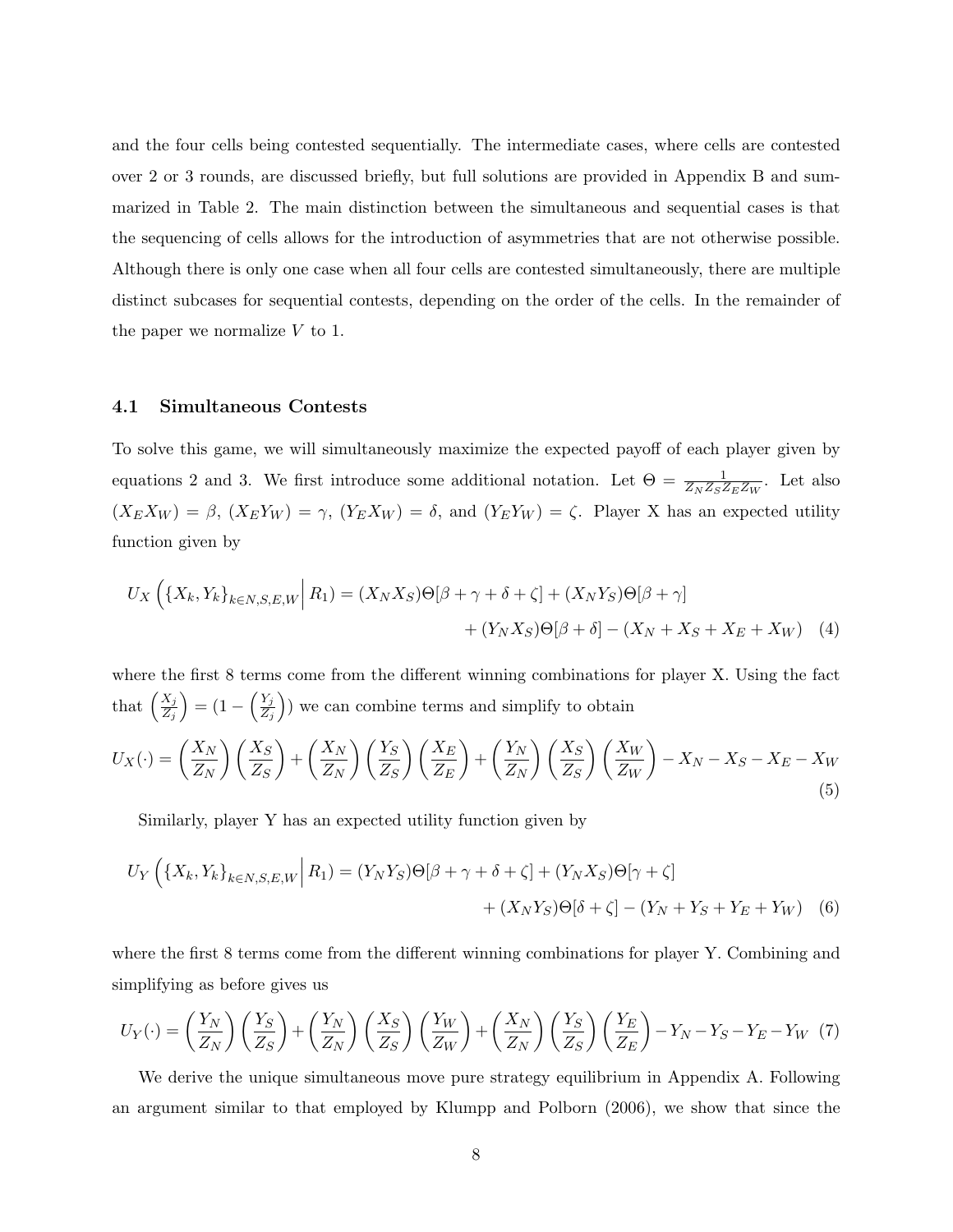probability that a cell is pivotal for player  $T$  (i.e., whether player  $T$  wins the contest is determined by the outcome in that cell) is the same for both players, each player will allocate the same amount to a given cell in equilibrium. That is, players play identical pure strategies in equilibrium. This significantly simplifies the derivation of equilibrium strategies. The remark below summarizes the main findings for the simultaneous case.

Remark 1: When all four cells are contested simultaneously, in the unique pure strategy Nash equilibrium both players will employ a symmetric strategy of spending  $\frac{1}{8}$  on each of the North and South cells, and spending  $\frac{1}{16}$  on each of the East and West cells, giving each player a probability of victory of  $\frac{1}{2}$  and an expected payoff of  $\frac{1}{8}$ .

#### 4.2 Sequential Contests with Pre-Specified Order

We now analyze sequential contests in which the order of play is known to both players before the contest begins. In order to solve for subgame perfect equilibrium strategies, we need to backward induct in the extensive form of the game, and obtain expected payoffs for all possible sequences in the final stage. These are then used in determining expected payoffs in the previous round, and so on to obtain the subgame perfect equilibrium. Given that the two players have different winning sets, the ordering of cells can bias the game in favor of one player, as winning sets can become available to the players at different times. For instance, in all cases where either North or South is the first cell contested, the game will still be symmetric between players X and Y. This is not necessarily true if East or West is the first cell contested. If East and West are the first two rounds contested, in either order, there will be no bias in favor of any player.

We now compare the two polar cases in terms of underdissipation. Underdissipation is the situation where the total aggregate expenditure of the players is less than the value of the prize being contested.<sup>6</sup>

**Proposition 1.** All sequential structures have lower expected dissipation than the simultaneous case.

Proof: See Appendix A.

<sup>&</sup>lt;sup>6</sup>Similarly, overdissipation occurs when players spend more in the aggregate than the common value of the prize. The possibility of overdissipation in a game with Tullock contest success functions has been explored, for instance in (Baye et al., 1999).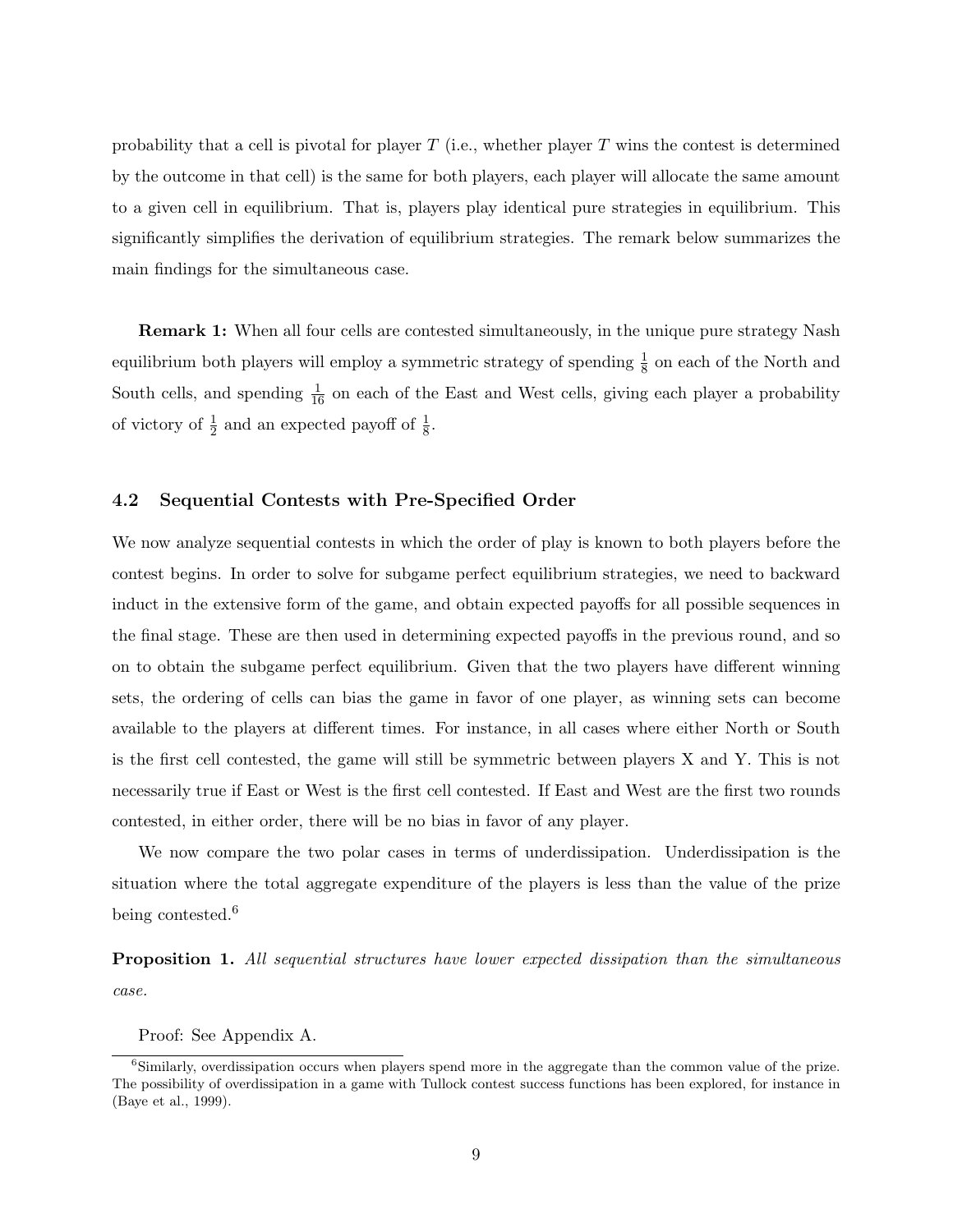The table below summarizes the payoffs of both players for the two polar cases. Detailed calculations of these results can be found in Appendix A.

| <b>Type</b>     | Order                                 | $E[U_X]$ | $E[U_Y]$ |
|-----------------|---------------------------------------|----------|----------|
|                 | Simultaneous (NESW)                   | $-125$   | $-125$   |
| $1 - 1 - 1 - 1$ | N or S as first round                 | .1797    | .1797    |
| $1 - 1 - 1 - 1$ | E-W or W-E as first and second rounds | .1406    | .1406    |
| $1 - 1 - 1 - 1$ | E-N or W-S as first and second rounds | .0731    | .2315    |
| $1 - 1 - 1 - 1$ | W-N or E-S as first and second rounds | .2315    | .0731    |

Table 1: Expected Payoffs under Simultaneous and Sequential Structures

In the table, "Type" refers to the number of cells contested in each round, and "Order" denotes which cells are contested in each round. In each case, the rounds are separated by dashes. The second row consists of those sequential structures where North or South is the first cell, and the third row has those with East and West as the first two rounds, with North and South in either order in the third and fourth rounds. The last two rows can be understood in a similar manner.  $E[U_X]$  and  $E[U_Y]$  denote the expected payoffs of players X and Y respectively.

Remark 2: In a four round contest, the ordering of the two cells to be contested in the third and fourth rounds is irrelevant. There are three possible cases after the first two rounds: (i) either one player has won, or (ii) only one of the remaining cells is relevant, in which case the other cell can be ignored, or (iii) one player must win both remaining cells. In the first two cases, since we can ignore irrelevant cells, the joint ordering for the last two cell does not matter. In the third case, since one player needs to win both remaining cells, the order in which the cells are contested is irrelevant. Thus, the ordering of cells in the third and fourth rounds does not matter in any situation.<sup>7</sup>

Intuitively, underdissipation occurs in the sequential case due to asymmetries between players in the number of winning subsets that have been covered by the contested cells at the end of each round. Using the knowledge of which cells have been won by which player, only a limited number of possibilities involving the remaining cells are feasible, allowing for better decisions. Sequencing creates these asymmetries, resulting in underdissipation. Our next two results identify conditions under which expected payoffs in the sequential case are asymmetric and symmetric respectively.

<sup>7</sup>Note that an intermediate case with only 3 rounds, such as E-W-NS, where East is the first round, West the second round and North and South are to be contested simultaneously in the third round, is not equivalent. This is shown in Appendix B, and is due to the possibility that both North and South are still relevant after the second round.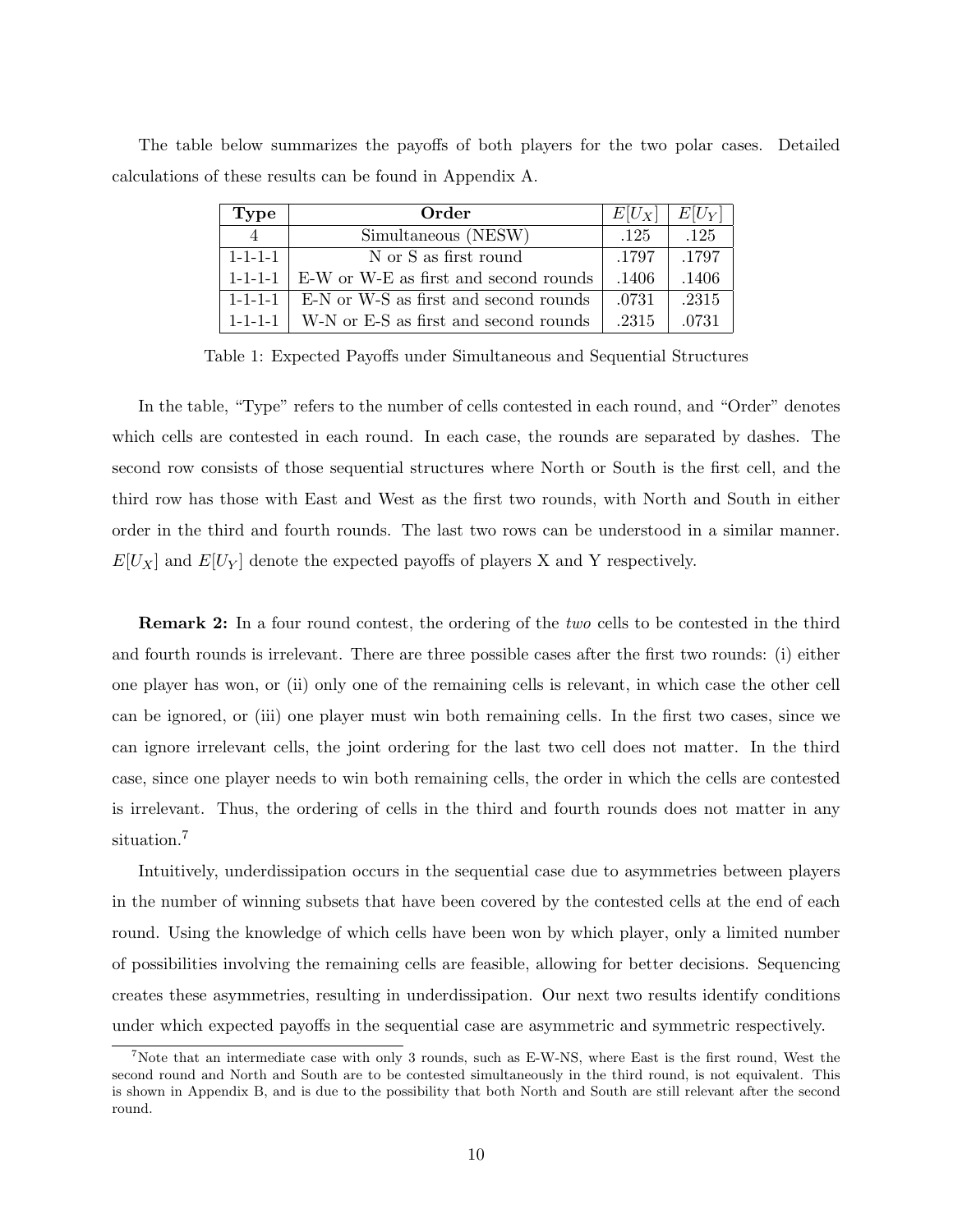**Proposition 2.** In the sequential case, asymmetric expected payoffs for players  $X$  and  $Y$  in equilibrium require that the cells in  $\{R_1, R_2\}$  form an element of exactly one of  $X^{\bigstar}$  or  $Y^{\bigstar}$ . If  $\{R_1, R_2\}$ is an element of  $X^{\star}$ , then  $E[U_X] \leq E[U_Y]$  for the entire game, while if  $\{R_1, R_2\}$  is an element of  $Y^{\star}, E[U_Y] \leq E[U_X]$  for the entire game.

Proof: See Appendix A.

The proof of this proposition proceeds by contradiction and here we provide a quick sketch. If North and South constitute the first two rounds, they form a winning set for both players, and thus no asymmetry exists. Similarly, if East and West are the first two rounds, they form a winning set for neither player, and again, no asymmetry exists. In the remaining cases, one of either North or South, and one of either East or West constitute the first two rounds. Each of these possible combinations forms a minimal winning set for exactly one player, regardless of the order of these two rounds.

We will now consider two distinct examples of sequential structures. This will illustrate the intuition behind this result, as well as demonstrate the fact that this Proposition provides a necessary but not a sufficient condition for payoffs to be asymmetric.

Since the players have different winning sets, it may be possible for one player to obtain a winning set in a round in which the opposing player could not have done so. For example, consider the structure E-N-W-S. After the second round, the set of contested cells  $\{E, N\}$  is an element of  $X^{\star}$ . In this case player X has an expected payoff of approximately 0.0731 before the first round, while player Y has an expected payoff of approximately 0.2315, as shown in Appendix  $A$ .<sup>8</sup> Observe that if the player who could have completed a winning set has failed to do so, this player has fewer possible winning sets available to complete in subsequent rounds.

Consequently, if player X has not won after the second round, he could not have won both the North and East, eliminating his minimal winning set  $\{N, E\}$  from consideration. It is still possible for player X to have won one of either North or East in the first two rounds; only winning both has been ruled out. This only leaves the minimal winning sets  $\{\{N, S\}, \{S, W\}\}$  as potential sets to be contested for Player X. No such eliminations are possible for player Y, as winning both North and East does not comprise a winning set for Y.

<sup>&</sup>lt;sup>8</sup>This expected payoff for X is the lowest value that exists for a single player in any structure  $\Re$ . The sequence W-N-E-S provides the lowest expected payoff for Y and is of identical value.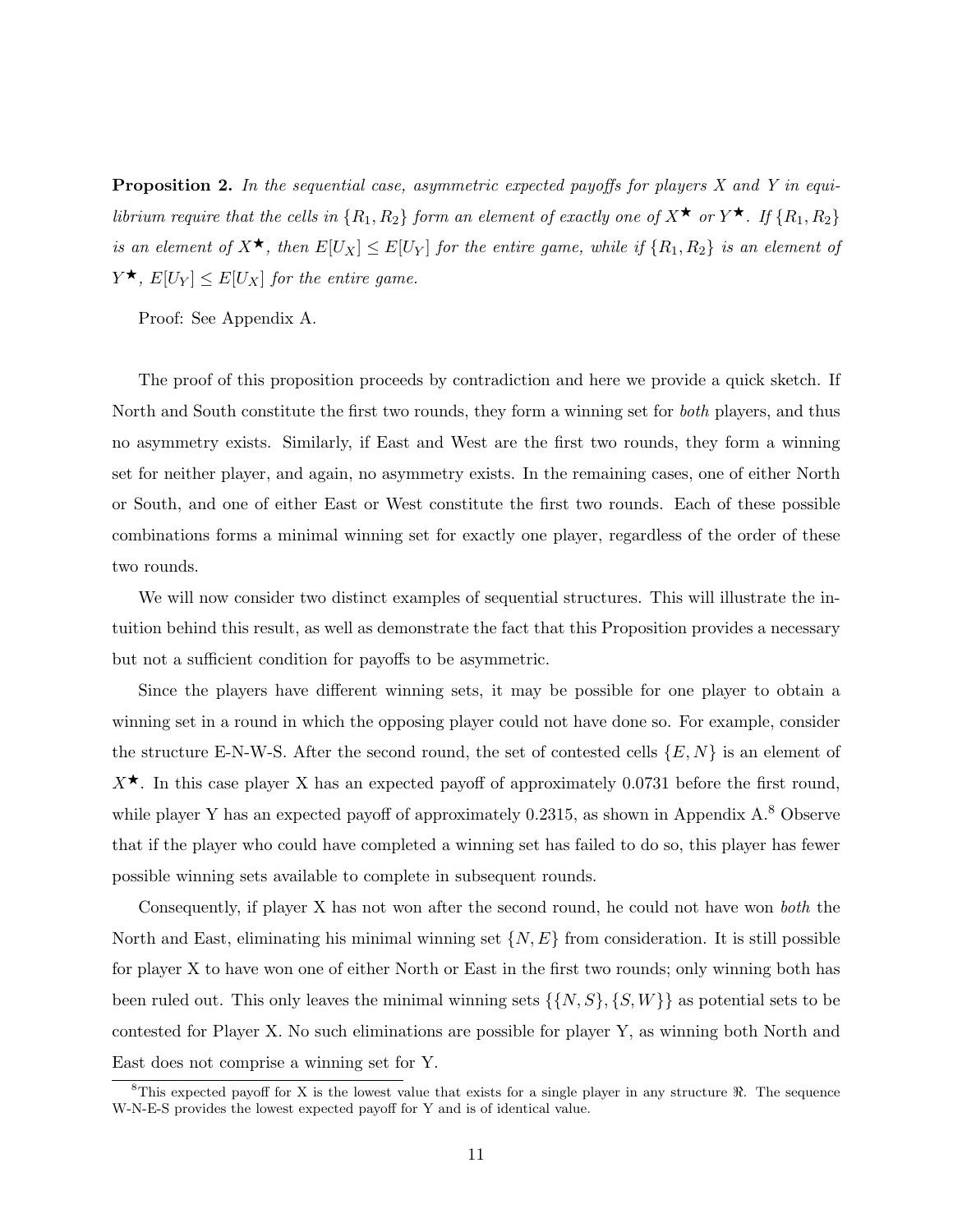After a given round has been contested, if neither player has won, both players will be able to use the results of the contests up to that point for determining optimal strategies for the remaining rounds. The knowledge of what winning sets are still possible allows for recalculation of the value of each remaining cell by each player. If there is an asymmetry in the winning combinations that can still be possibly completed by the two players, they will have different opportunities to make use of this information. Thus, the knowledge of previous results may be more useful to one player, allowing her to obtain a higher expected payoff. Since such asymmetries cannot occur in the simultaneous case, the expected payoffs are identical.

Intuitively, two different factors are involved in the sequential case. Being able to form a winning set earlier provides a benefit from the greater chance of an early victory: early conclusion of the contest requires spending in fewer rounds. On the other hand, having a greater number of winning sets still available after a round allows a player to take advantage of the knowledge of the asymmetry in player strengths to increase her payoff.

In some situations these factors can balance each other out, so that the existence of a single player who is able to form a winning set after a particular round does not yield different expected payoffs. For example, the structure N-W-S-E results in identical expected payoffs of approximately 0.1797 for each player, as shown in Appendix A. In this case, if after the second round, player Y has not yet won, then the minimal winning set  $\{N, W\}$  is no longer available to player Y. Because player X would not win by winning both North and West, not having won after two rounds have been contested does not mean player X did not win both North and West. Thus, player X may still have all minimal winning sets available. In spite of this difference in when the earliest minimal winning set can be completed, the expected payoffs for the entire game are the same for each player and we find that the two factors cancel each other out.

The fact that these two forces balance each other perfectly in this case results from the fact that although only Player Y has the possibility of victory after the second round, if Player X wins the North, then the second round of West becomes irrelevant, and thus Player X can win after the third round (which is only the second round in which players actually expend effort). Hence both players have the ability to win after incurring only two rounds of actual expenditures.

This implies that Proposition 2 only states a necessary condition, and not a sufficient one. In the sequential cases, the impact of this asymmetry favors the player that does not have a winning set available in the first two rounds. Note that under the intermediate cases (those lasting two or three rounds), the asymmetry can favor either player. In some of these cases, the player with the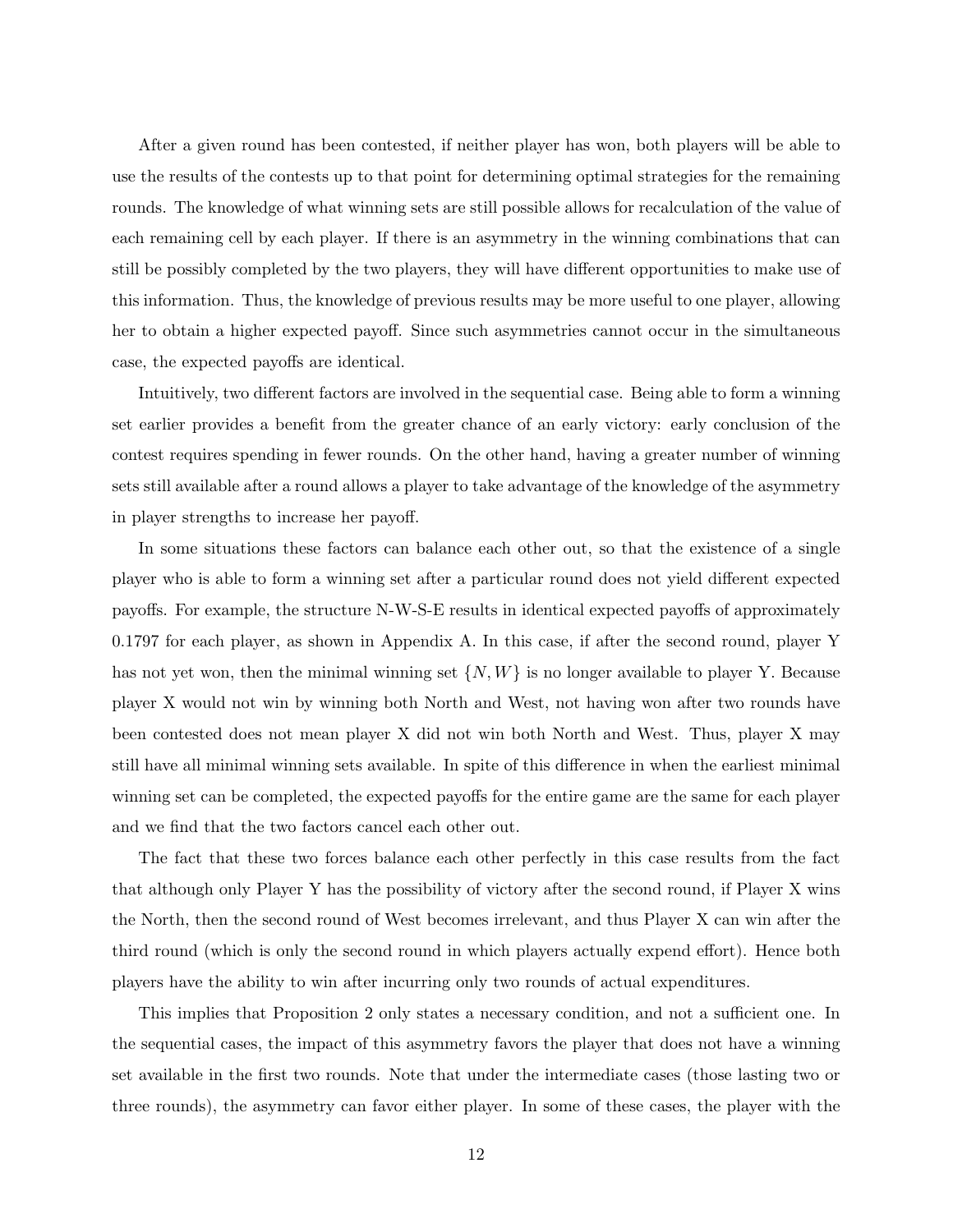advantage is the one who has a greater number of winning sets that could be completed at the end of round r. For example, NE-S-W favors player X. On the contrary, this is not true for the sequence N-ES-W, which favors player Y. This can occur because the advantage of winning early may be greater than the advantage of having more winning sets available after the winners of some subset of cells have been determined.

**Proposition 3.** Let  $\Re$  contain a round  $R_i$ , such that either  $\{N, S\} \subseteq R_i$  or  $\{E, W\} \subseteq R_i$ . Then both players have the same expected payoffs in equilibrium.

Proof: See Table 2 and Appendices A and B.

We can see this result from the expected payoffs of the players given in Table 2. Appendix B illustrates how these payoffs are computed. The forces that give us Proposition 3 are similar to those responsible for Proposition 2. As seen in the computations, the players will have identical expected payoffs regardless of the round in which the  $\{N, S\}$  or  $\{E, W\}$  subset appears. Moreover, having NS or EW in the same round prevents the existence of a round which completes a minimal winning set for only one player. Also note that this is a sufficient condition for identical expected payoffs, not a necessary one. For example, the order N-E-S-W results in identical expected payoffs for the players, despite lacking such a round.

#### 4.3 Contests with Random Order

We will now consider a sequential contest in which the order of rounds is determined randomly. First the cell to be contested in Round One is announced. After the players make their Round One decisions and the outcome is realized, the cell to be contested in Round Two is announced. Then, the players make their Round Two decisions and only after the realization occurs, is the Round Three cell announced. This process continues until all the cells are announced. Of course, given that there are only 4 rounds, once Round Three is over both players will know which cell remains to be contested, so the uncertainty really is over the first 3 rounds (Remark 2). Observe that there are 24 possible random permutations of North, South, East, and West. We begin by separating these into cases based on the first round.

#### **Case 1:** North or South as  $R_1$

In 12 of the 24 possible orders, North or South will be the randomly drawn in the first round. Without loss of generality let North be randomly chosen first. If player X wins North, player X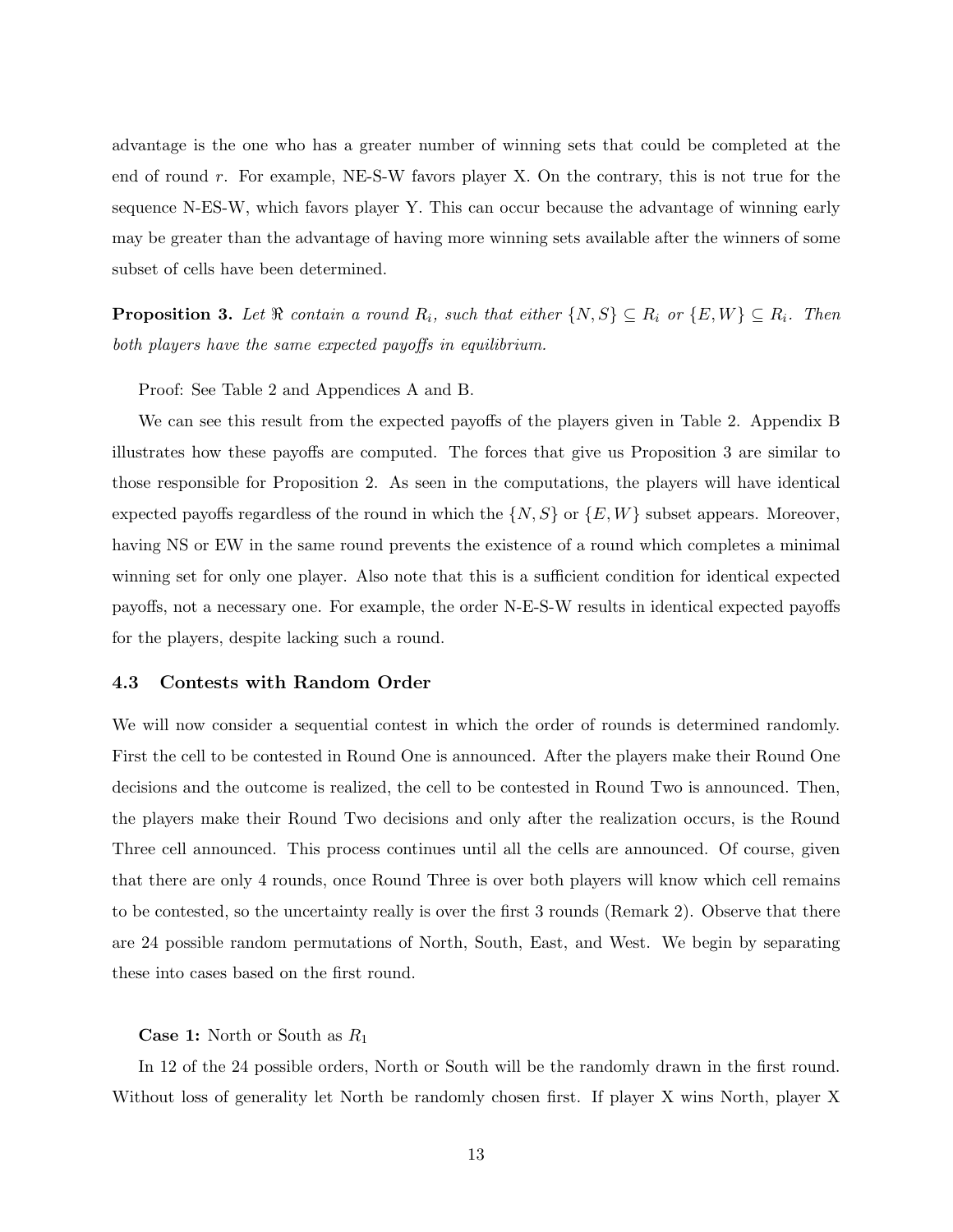needs to win one of South and East to form a winning set, while if Player Y wins North, player Y must win one of South and West to form a winning set. This means that the winner of North must win one of two cells to be contested sequentially, while the loser of North must win two cells contested sequentially.<sup>9</sup>

The subgame consisting of East, West, and South when the player has won the North gives a player an expected payoff of  $\frac{43}{64}$ , while the subgame consisting of East, West, and South when the player lost the North has an expected payoff of  $\frac{1}{64}$  (as obtained by backwards induction in Appendix A). Moving backwards from these subgames, in Round One we have the expected payoff conditions  $U_X = \left(\frac{X_N}{Z_N}\right)$  $\overline{Z_N}$  $\Big)\frac{43}{64}+\Big(\frac{Y_N}{Z_N}$  $\overline{Z_N}$  $\Big\} \frac{1}{64} - X_N$  and  $U_Y = \Big(\frac{Y_N}{Z_N}\Big)$  $\overline{Z_N}$  $\Big)\frac{43}{64}+\Big(\frac{X_N}{Z_N}$  $\overline{Z_N}$  $\frac{1}{64} - Y_N$ . This gives us the first order equations  $\left(\frac{Y_N}{Z^2}\right)$  $Z_N^2$  $\Big)\,\frac{42}{64}\,=\,\Big(\frac{X_N}{Z_N^2}$  $Z_N^2$  $\frac{42}{64}$  = 1, which yield  $X_N = Y_N = \frac{21}{128}$ , and thus  $U_X = U_Y = \frac{23}{128} \approx .1797.$ 

Note that this is the same as the expected payoff in the sequential case where North or South is the first cell contested. Once the first round is resolved, one remaining cell becomes irrelevant, effectively leaving a two round game. The player who lost the first round must win both of the remaining relevant rounds, so the order of these two rounds does not matter. This holds true both when the contest sequence is known in advance, and when it is randomly drawn in each round. Thus the identical expected payoffs follow directly.

#### **Case 2:** East or West as  $R_1$

In 12 of the 24 possible orders, East or West will be the cell randomly drawn first. Without loss of generality let East be randomly drawn in Round One. In these cases the ordering of the subsequent rounds matters. Thus, we must find expected payoffs for each player for all three (West, North, or South) possible second round contests. We then take the average across these three (expected payoffs) to find a total expected payoff. We will then use these average expected payoffs to find the optimal strategy and the resulting expected payoff for the first round.

Fourth Round: For the final round, either the cell will determine the overall winner, in which case each player will expend  $\frac{1}{4}$ , and thus have an expected payoff of  $\frac{1}{4}$ , or the cell is irrelevant and will not be contested.

Third Round: Moving backwards to the third round, once the cell being contested in the third round is announced, the cell to be contested in the fourth round is known by process of elimination. Thus the optimal strategies and expected payoffs for each player for the third round

 $9^9$ The third remaining cell has no impact on the overall winner, and thus can be ignored.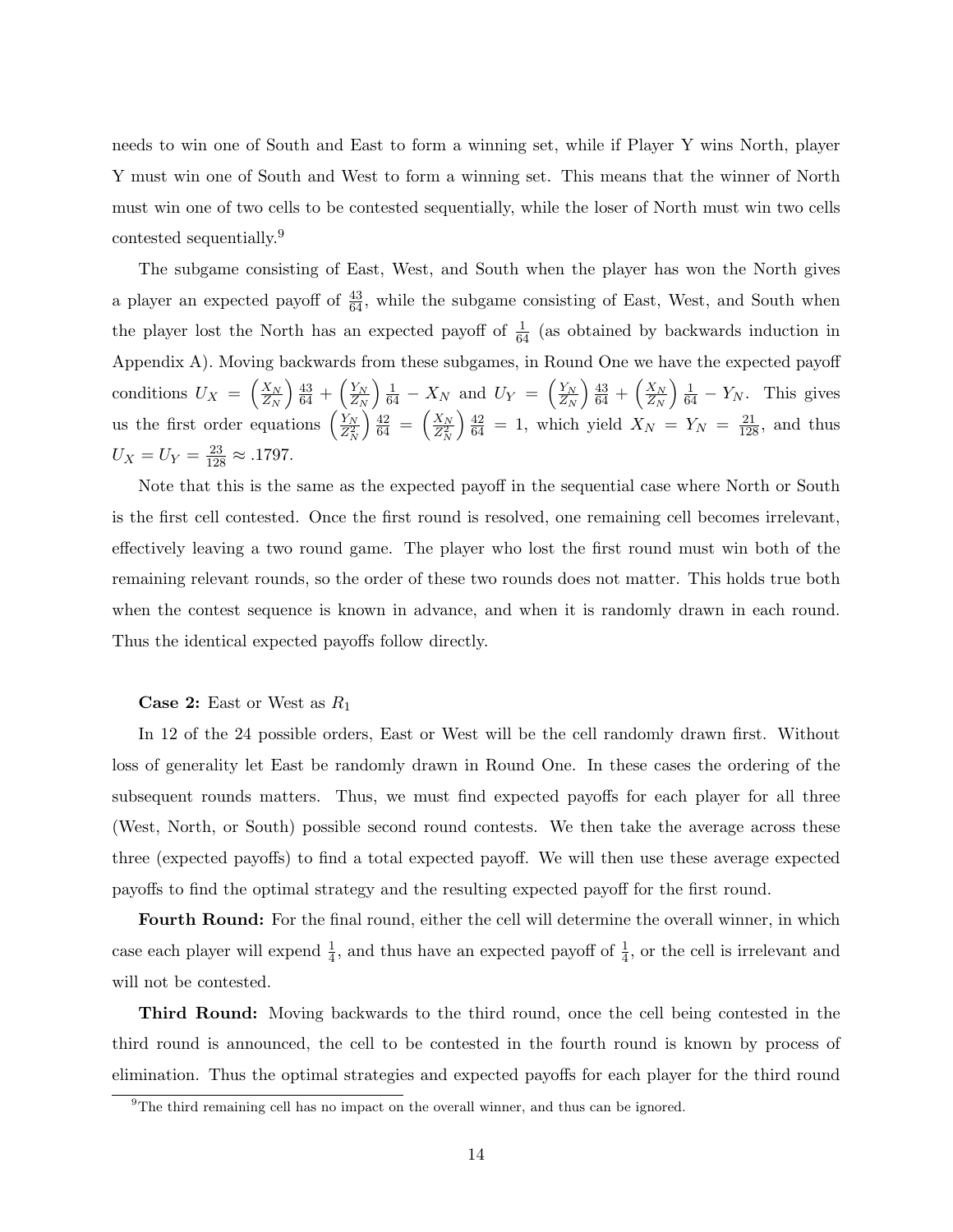can be taken from the optimal strategies and expected payoffs found while obtaining the solutions for the sequential case (see Appendix A, case 2).<sup>10</sup>

Second Round: Here were must consider subcases, with the subcases differentiated by which player won the East in the first round, as well as which cell is contested in the second round. Consider the subgame where player X won East.<sup>11</sup> In that case the expected payoffs are the same regardless of whether the second round is West or South. This is because even if X wins the second round in either case, she will still require one of the remaining two cells. As we saw in the sequential cases, at the start of this subgame, X has an expected payoff of approximately 0.4245, and Y has an expected payoff of approximately 0.0455.

If the second round is North, in the subgame after player X won the East, X is victorious if she wins North. If X loses the North, X must win both the South and West. Again, taking the payoff from the fixed sequential case already solved, we see that in this subgame, X has an expected payoff of 0.2373, and Y of 0.1106.

First Round: Taking the average expected payoff, conditional on X having won the East, across all three possible second (and subsequent) rounds gives a total expected payoff for X of 1  $\frac{1}{3}(0.4245 + 0.4245 + 0.2373) = 0.3612$  and for Y of  $\frac{1}{3}(0.0455 + 0.0455 + 0.1106) = 0.0672$ . Similarly, in the case where Y wins the East, X has an expected value for the subgame consisting of North, West, and South of 0.0672, while player Y has an expected value for the subgame of 0.3612. Thus player X obtains an expected payoff of  $\left(\frac{X_E}{Z_E}\right)$  $Z_E$  $(0.3612) + (\frac{Y_E}{Z_E})$  $Z_E$  $(0.0672) - X_E$ , generating a first order condition  $\left(\frac{Y_E}{Z^2}\right)$  $\overline{Z_E^2}$  $(0.3612) - (\frac{Y_E}{Z^2})$  $\overline{Z_E^2}$  $(0.0672) = 1$ . Because  $X_E = Y_E$ , due to winning East being equally valuable to each player as shown in Lemma 1 (see Appendix A), solving these yields  $X_E = Y_E = 0.0735$ , and thus expected payoffs of 0.1407.

**Combining the Two**  $R_1$  **Cases:** Averaging the expected payoff of 0.1407 from the 12 cases where East or West is the first round with the 0.1797 from the 12 cases where North or South is the first round yields a total expected payoff to each player of  $\frac{12}{24}0.1407 + \frac{12}{24}0.1797 = 0.1602$ . This is lower than the overall average of all 24 sequential cases where the order is known, which is 0.1641. Since the total benefit to the players is the same, the lower expected payoff means the players must have greater expected expenditures. We summarize this as the following proposition.

**Proposition 4.** The three contests can be arranged in order of increasing dissipation, where sequential contests with specified order have the lowest and simultaneous contests have the highest

<sup>&</sup>lt;sup>10</sup>All expected payoffs used here are taken from the calculations contained in Appendix A.

 $^{11}{\rm The}$  analogous results hold true if player Y won the East.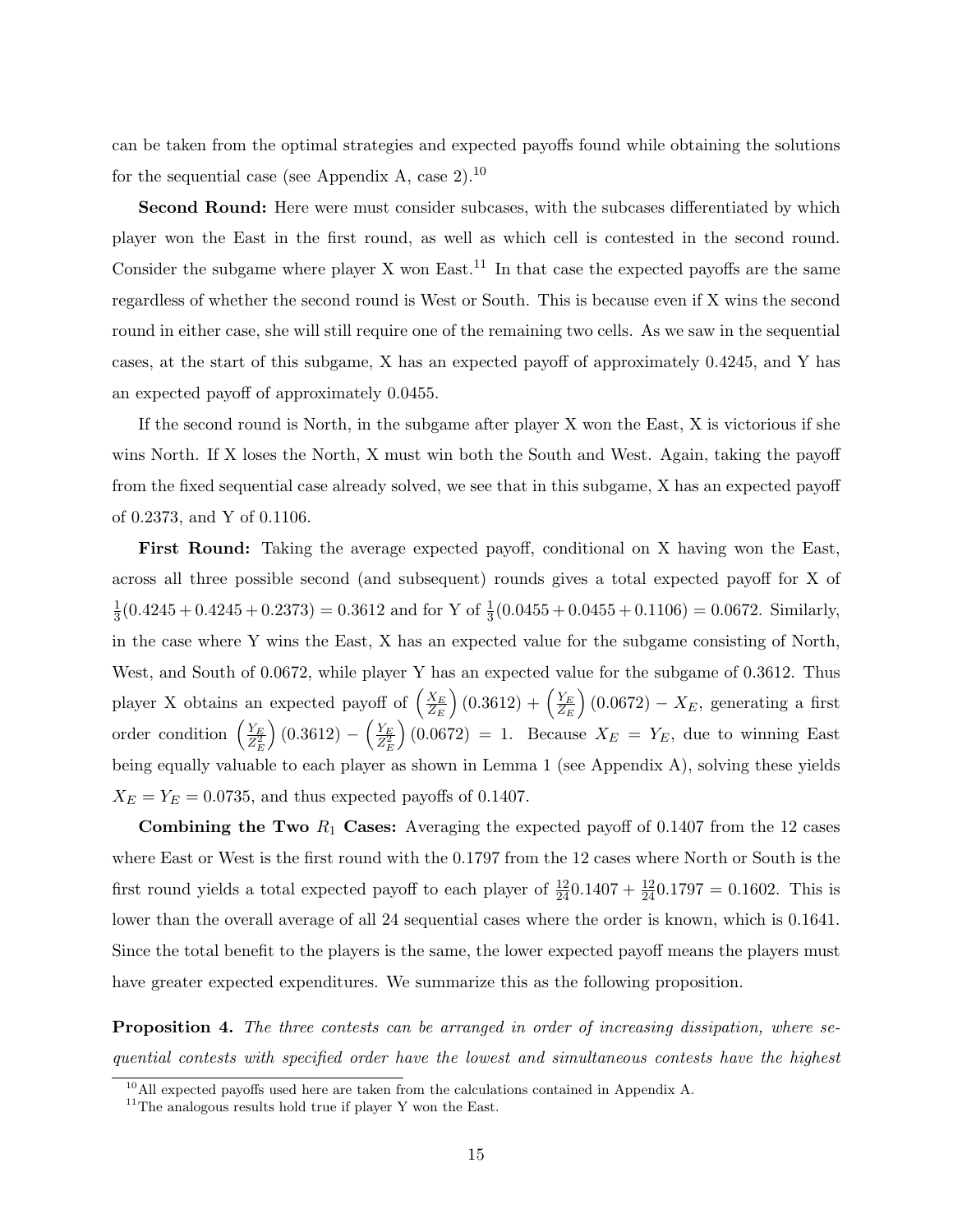expected dissipation in equilibrium.

Since players have more difficulty determining which cells are likely to be important in the random case than they do in the pre-specified order case, resource expenditure becomes less efficient. This is especially true in the cases where East or West is drawn as the first cell to be contested, because future asymmetries remain unknown. Since effort reducing asymmetries arising in the random order case are probabilistic, and are revealed only as the game progresses, the degree of dissipation lies between sequential contests without random order and simultaneous contests. The small differences in expected values between the random and fixed sequential cases are driven by the large number of sequences in which the strategies in the random draws end up being the same as in the sequential draw. If North or South is drawn in the first round, the random order contest plays out the same as the known sequential cases where North or South are the first round. In both cases, after the first round is completed, one of the three remaining cells has been rendered irrelevant, and the other two cells are both required for the player who lost the first round to obtain victory. Thus the players' behavior will be the same in these cases. Unlike the simultaneous case, in the random order case, there is still some information available, allowing for more informed decision making and the possibility of an early victory.

The random sequence contest helps explain why the sequential contests have lower resource expenditure in general. As the contest progresses, the relative importance of each cell becomes clearer, with some cells becoming irrelevant due to the knowledge of the winners of previously contested cells. Thus the players know what can be safely ignored, and only expend effort in the cells that still matter. In the simultaneous case, the players lack this ability, and thus expend effort on cells that turn out to be irrelevant to the formation of the winning path, such as cases where the winner wins 3 or even all 4 cells. This is also why North and South are more valued, as these appear in more winning sets for each player. At least one of them appears in all winning sets, and North and South form a winning set by themselves, a fact that is not true for the East and West cells. Thus, lacking other information, North and South are likely to be more relevant than East and West.

### 5 Discussion

In this section we discuss a number of possible extensions and identify some future research questions. We see that complementarity plays a major role in determining expected payoffs. The fact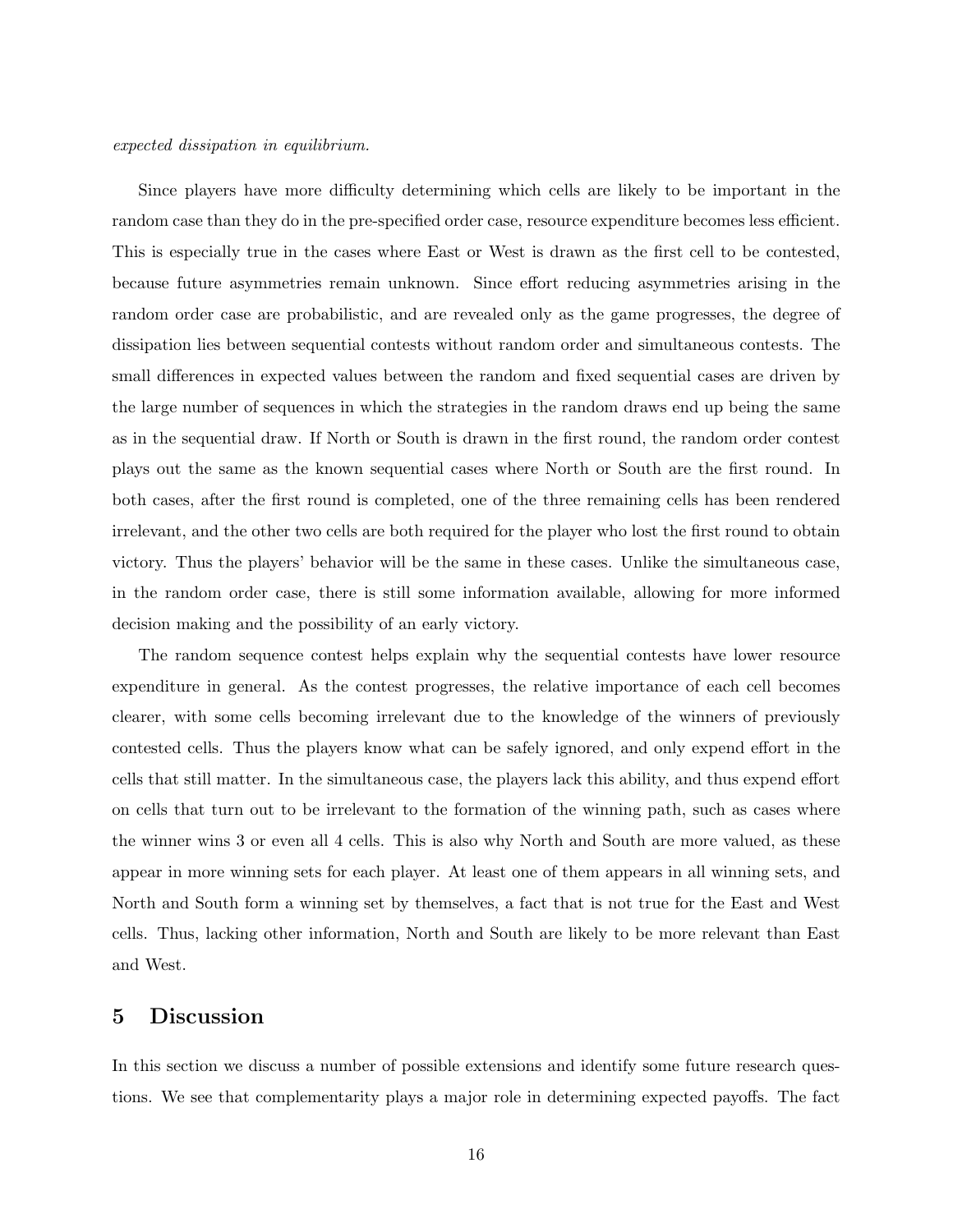that different sets of cells constitute winning sets for different players means that an asymmetry in the order in which winning sets for each player are contested. This creates an asymmetry in the expected payoffs of the players. Although omitted here in the interest of space, we also see similar results in the intermediate cases, shown in Appendix B, where the structure consists of 2 or 3 rounds. In these cases different expected payoffs for players can occur due to different winning sets. We now discuss some other possible variations of this game.

The most obvious variation would be to increase the size of the grid over which the competition takes place. Although tractability requires the number of cells to be limited, the logic of our results may be of use in structures with more cells. For example, in determining a structure for selling bandwidth on network routers, the owner should take into account the structure of connections the bidders wish to obtain. By identifying the routers that exhibit complementarity, the important routers for the structure may be found, thus allowing a reasonably good, though possibly suboptimal, solution to be found for the seller. We leave this as an open question for future research.

Throughout this paper we have assumed that the contest structure is externally imposed. However, the cells being contested could be owned by one or many individuals who would be interested in maximizing their own revenues. If the single owner of the cells is simply allowed to choose a contest structure, she will obviously choose one of the structures resulting in a total expected expenditure by the players of 0.75. However, if the contest structure is the result of decisions made by multiple owners, this may not hold see Kovenock et al. (2013).

If we use the generalized Tullock success function (Tullock, 1980), in which player X has a probability of winning cell *i* equal to  $\frac{X_i^{\alpha}}{X_i^{\alpha}+Y_i^{\alpha}}$ , where  $0 < \alpha \leq 1$ , we can obtain a pure strategy equilibrium for the simultaneous case, in which each player spends  $\frac{V_{\alpha}}{8}$  on the North and South, and  $\frac{V\alpha}{16}$  on each of the East and West. However, our preliminary investigations show that the sequential cases are quite problematic, as  $\alpha$  terms appear as both exponents and as coefficients. giving non-linear behavior with respect to  $\alpha$ .

If instead of a costly, unlimited resource, we instead have a costless limited budget, in which unspent resources provide no benefit (Brams and Davis, 1974), we have a slightly different problem. In this case player X attempts to maximize the probability of victory given by

$$
P_X\left(\{X_k, Y_k\}_{k\in\{N, S, E, W\}}\middle|\mathfrak{R}\right) = \sum_{\alpha \in X^\star} \left(\prod_{i \in \alpha, j \in A \setminus \alpha} \frac{X_i}{Z_i} \frac{Y_j}{Z_j}\right) V\tag{8}
$$

subject to the budget constraint  $X_N + X_S + X_E + X_W = B$ .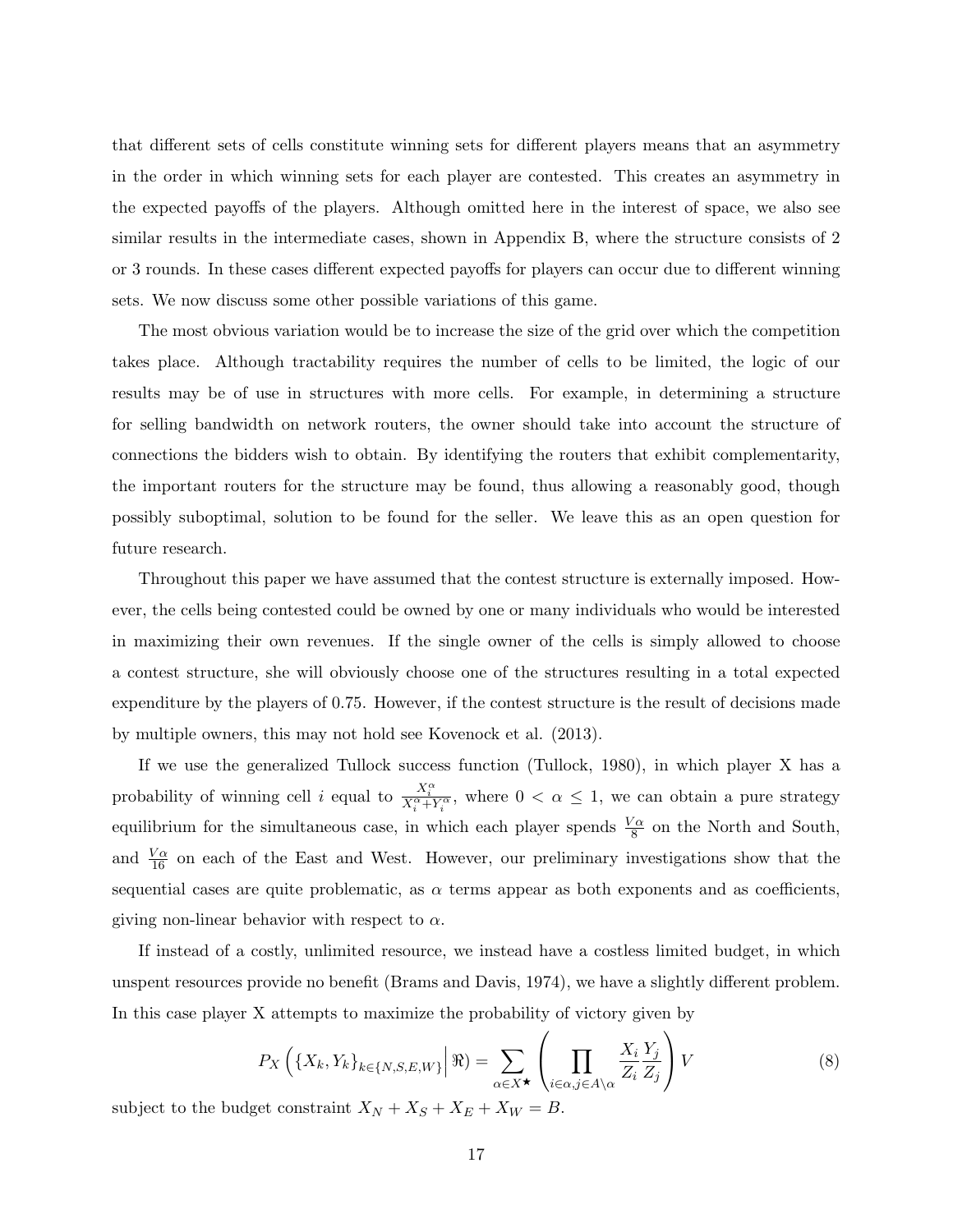Although the value of the prize does not matter, in the simultaneous case each player will spend 1  $\frac{1}{3}$  of their budget on the North and South cells, and  $\frac{1}{6}$  on the East and West. Therefore, if given a budget  $B=\frac{3}{8}$  $\frac{3}{8}V$ , the decisions made will be identical to those in the simultaneous case. Calculations are omitted in the interest of space, but proceed in a manner similar to the main case.

However, the sequential cases lead to different solutions. For example, consider the E-N-W-S, E-N-S-W, and E-N-SW cases. There is no advantage to not spending the entire budget, and thus if all four cells are contested, the entire budget will be spent. Players would only reserve resources for future rounds of competition if future rounds are possible. Obviously, once spending decisions for three cells are made, it also fixes how much can be spent on the fourth cell. Thus all three of these structures are equivalent with budget constraints, because after the first two rounds, the only decision left is how to divide the remaining budget between the West and South cells. In contrast, with the costly resource the expected payoffs and expected expenditures vary between these cases. Furthermore, for the costly resource case, the identity of the player with the greater expected payoff differs depending on whether there is one of the two four-round structures (E-N-W-S or E-N-S-W) listed versus the three-round structure (E-N-SW). Obviously this is not true in the constrained budget case. This difference between the costly resource and costless limited resource cases is likely due to there being no advantage to winning the contest quickly compared to winning it in the final round for the case of budget constraints. Thus although the costless resource case is an interesting problem, it lies outside the scope of the current paper.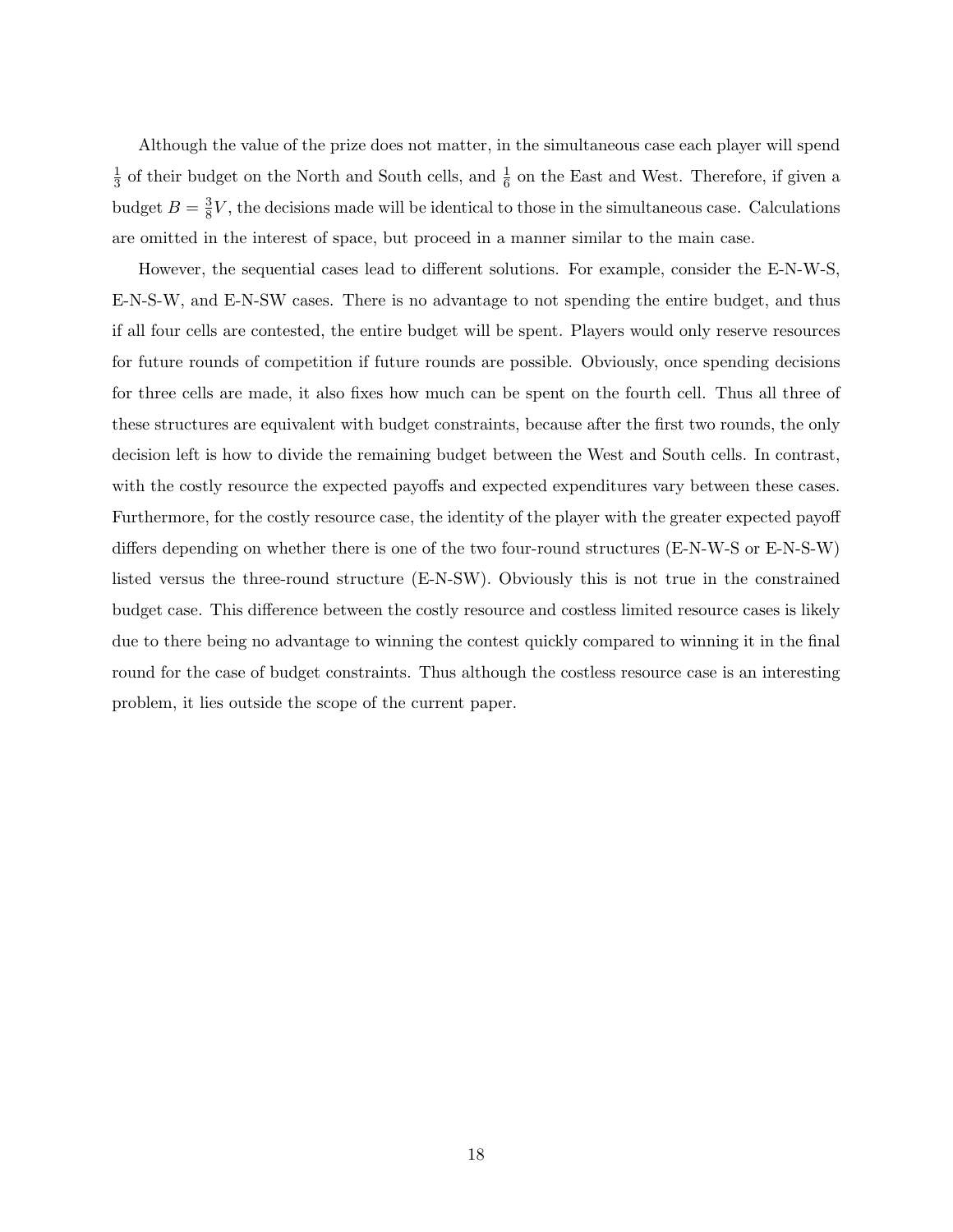# References

- [1] Michael R. Baye, Dan Kovenock, and Casper G de Vries: The incidence of overdissipation in rent-seeking contests. Public Choice 99, 439-454 (1999)
- [2] Emile Borel: La theorie du jeu les equations integrales a noyau symetrique. Comptes Rendus del Academie 173, pp. 13041308 (1921)
- [3] Emile Borel, and J. Ville: Application de la theorie des probabilits aux jeux de hasard. GautheirVillars, Paris. In: Borel, E., Cheron, A. (Eds.), Theorie mathematique du bridge a la porte de tous. Editions Jacques Gabay, Paris, 1991 (1938)
- [4] Steven J. Brams and Morton D. Davis: The 3/2's rule in presidential campaigning. The American Political Science Rev. 68, 113-134 (1974)
- [5] Derek J. Clark and Kai A. Konrad: Asymmetric conflict: weakest link against best shot. J. of Conflict Resolution 51, 457-469 (2007)
- [6] Lawrence Friedman: Game theory models in the allocation of advertising expenditures. Operations Res. 6, 699-709 (1958)
- [7] Russell Golman and Scott E. Page: General Blotto: games of allocative strategic mismatch. Public Choice 138, 279-299 (2009)
- [8] Oliver Alfred Gross: The symmetric Blotto game. Rand Corporation Memorandum, RM-424 (1950)
- [9] Oliver Alfred Gross and R. A. Wagner: A continuous Colonel Blotto game. Rand Corporation Memorandum, RM-408 (1950)
- [10] Sergiu Hart: Discrete Colonel Blotto and General Lotto games. International J. of Game Theory 36, pp. 441-460 (2008)
- [11] Tilman Klumpp and Mattias K. Polborn: Primaries and the New Hampshire effect. Rev. of Economic Stud., 90, 1073-1114 (2006)
- [12] Dan Kovenock and Brian Roberson: The optimal defense of networks of targets. Purdue University Working Paper 1251 (2010)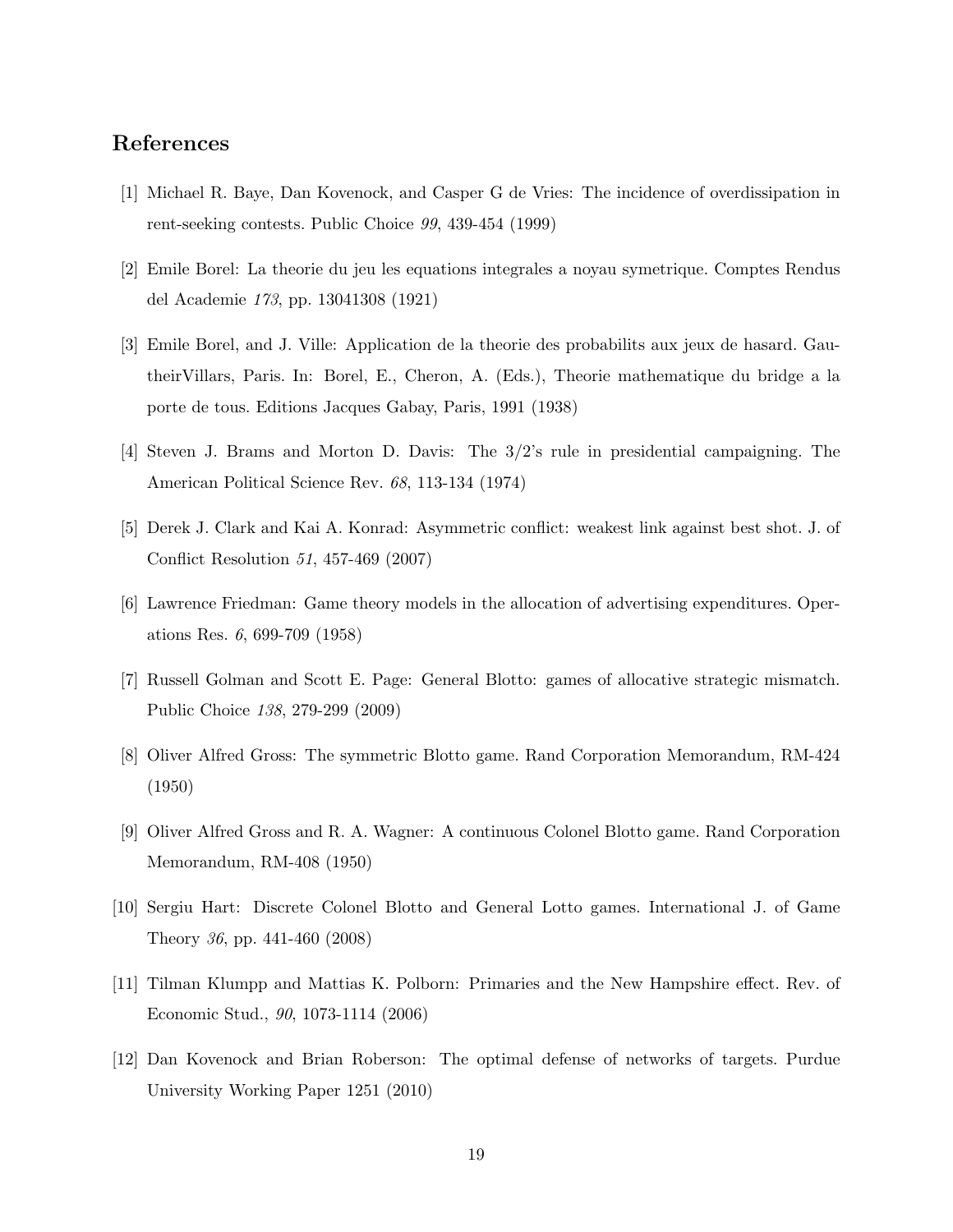- [13] Dan Kovenock and Brian Roberson: Conflicts with multiple battlefields. Oxford Handbook of the Economics of Peace and Conflict, ed. Michelle R. Garfinkel and Stergios Skaperdos, Oxford University Press, 503-531 (2012)
- [14] Dan Kovenock, Sudipta Sarangi, and Matt Wiser: All-Pay  $2 \times 2$  Hex: A multibattle contest with complementarities. Working Paper, http://xythos.lsu.edu/users/mwiser1/Hex (2013)
- [15] Dmitriy Kvasov: Contests with limited resources. J. of Economic Theory 136, 738-748 (2007)
- [16] Jean-Francois Laslier: How two-party competition treats minorities. Rev. of Economic Des. 7, 297-307 (2002)
- [17] Jean-Francois Laslier and Nathalie Picard: Distributive politics and electoral competition. J. of Economic Theory 103, 106-130 (2002)
- [18] Brian Roberson: The Colonel Blotto game. Economic Theory 29, 1-24 (2006)
- [19] Brian Roberson and Dmitriy Kvasov: The non-constant-sum Colonel Blotto game. Economic Theory 51, 397-433 (2012)
- [20] Alexander R.W. Robson: Multi-item contests. Australian National University Working Paper, 446 (2005)
- [21] Balazs Szentes and Robert W. Rosenthal: Three-object two-bidder simultaneous auctions. Chopsticks and tetrahedra. Games and Economic Behav. 44, pp. 114-133 (2003a)
- [22] Balazs Szentes and Robert W. Rosenthal: Beyond chopsticks. Symmetric equilibria in majority auction games. Games and Economic Behav. 45, pp. 278-295 (2003b)
- [23] James M Snyder: Election goals and the allocation of campaign resources. Econometrica 57, 637-660 (1989)
- [24] Gordon Tullock: On the efficient organization of trials. Kyklos 28, 745-762 (1975)
- [25] Gordon Tullock: Efficient rent seeking. Towards a Theory of the Rent Seeking Society, edited by Gordon Tullock, Robert D. Tollison, James M. Buchanan, Texas A & M University Press, 3-15 (1980)
- [26] Jonathan Weinstein: Two notes on the Blotto game. The B. E. J. of Theoretical Economics 12, 1-13 (2012)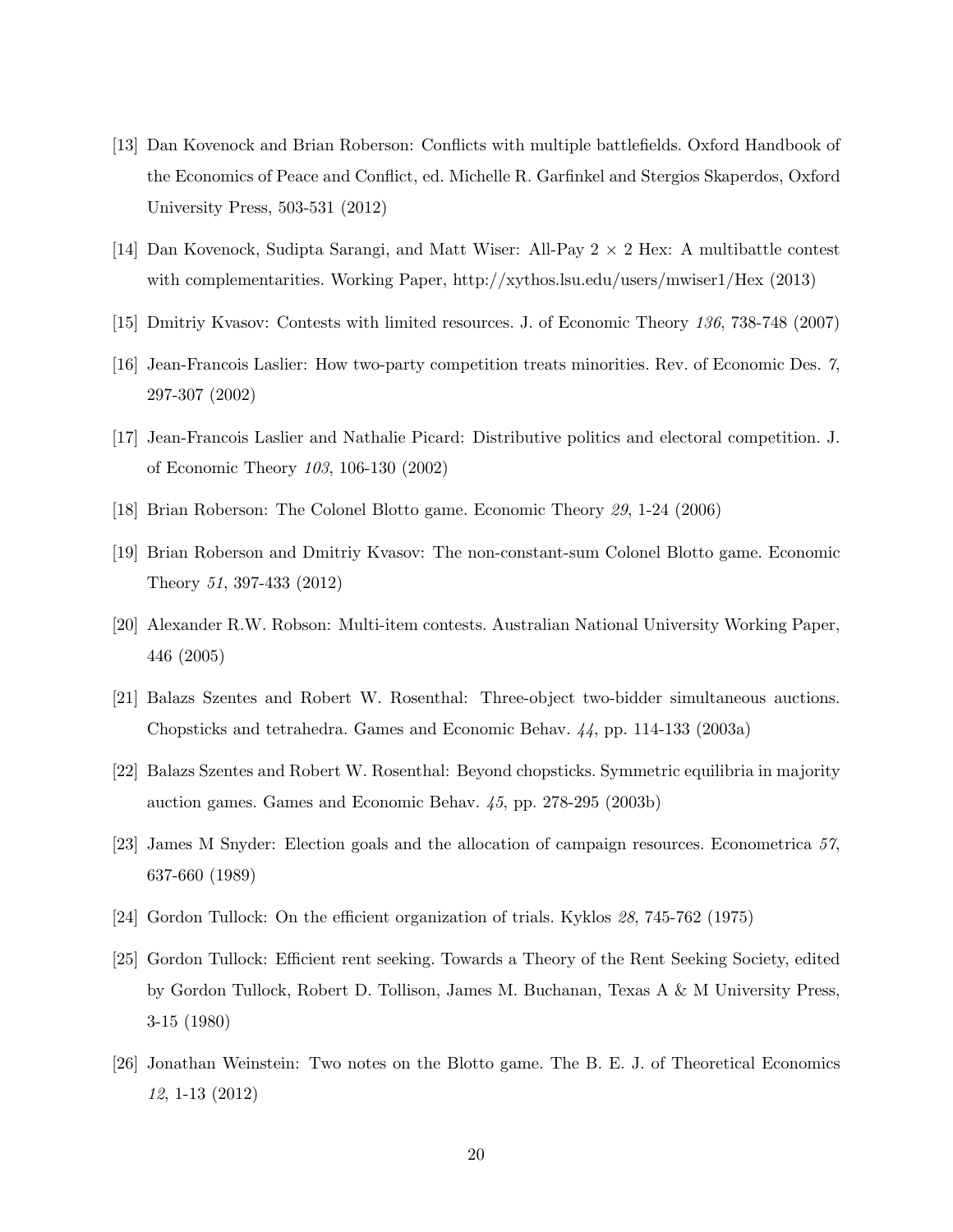# 6 Appendix

#### 6.1 Appendix A: Polar Cases: Simultaneous versus Sequential Cases

For Proposition 1 we will start by computing the expected payoffs from the simultaneous and sequential cases. For the simultaneous case, we first prove a lemma which shows that in any pure strategy Nash equilibrium, the players will play identical strategies.

#### Case 1: All Four Cells Simultaneously

Lemma 1 In any pure strategy Nash equilibrium of the simultaneous contest game, both players will play identical strategies.

Proof: Following Klumpp and Polborn (2006; p 1103), given a set of strategies for players X and Y across all cells other than j, there is some probability  $p_j \in (0,1)$  that cell j is pivotal for both players. A pivotal cell is a cell such that winning that cell wins the overall contest, while losing the cell loses the overall contest. Recall that  $X_j > 0$  and  $Y_j > 0$  for each cell  $j \in A$  (see footnote 4). From this it follows that the probability of winning any given cell  $j$  by either player is  $\frac{T_j}{Z_j} > 0$ . Hence the probability of any particular division of winning cells between players is non-zero implying the probability that any given cell is pivotal is non-zero. This is true in spite of the complementarities involved in the game of Hex. The fact that the North and South cells are pivotal for each player is easy to see. East is a pivotal cell for both players when X wins North and Y wins South. West is a pivotal cell if X wins South and Y wins North. As only one player can win the contest, any pivotal cell must be completing a winning path for both players. Clearly, the player who wins the pivotal cell will win the contest.

Given a set of strategies for the other cells generating a  $p_j > 0$ , player X's conditional payoff function can be written as  $U_X(\cdot) = \left(\frac{X_j}{Z_i}\right)$  $Z_j$  $p_j - X_j$ , while player Y's conditional payoff function can be written as  $U_Y(\cdot) = \left(\frac{Y_j}{Z_i}\right)$  $Z_j$  $(p_j - Y_j)$ . This gives the following first order conditions

$$
\frac{\partial U_X}{\partial X_j} = \left(\frac{Y_j}{Z_j^2}\right) p_j - 1 = 0
$$

$$
\frac{\partial U_Y}{\partial Y_j} = \left(\frac{X_j}{Z_j^2}\right) p_j - 1 = 0
$$

From this we obtain  $\left(\frac{X_j}{Z^2}\right)$  $Z_j^2$  $=\left(\frac{Y_j}{Z^2}\right)$  $\overline{Z_j^2}$ ), and hence  $X_j = Y_j$ . Since the cell j had been chosen arbitrarily, it follows that in equilibrium players X and Y will play the same strategies, i.e.  $X_N = Y_N$ ;  $X_S=Y_S;\,X_E=Y_E$  and  $X_W=Y_W.$  This completes the proof.  $\Box$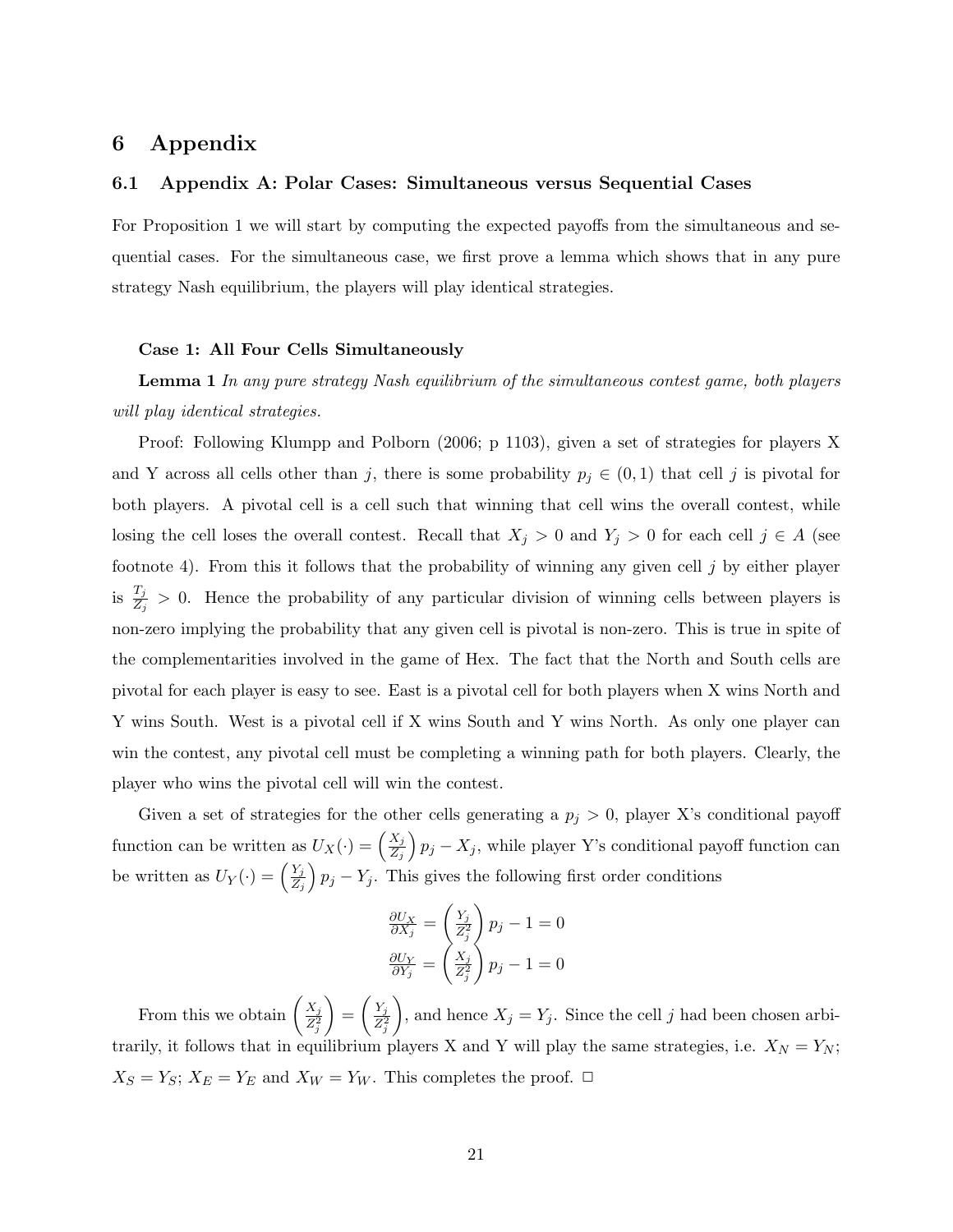### Computing payoffs for the simultaneous case:

Recall that we can write player X's utility function as

$$
U_X(\cdot) = \left(\frac{X_N}{Z_N}\right) \left(\frac{X_S}{Z_S}\right) + \left(\frac{X_N}{Z_N}\right) \left(\frac{Y_S}{Z_S}\right) \left(\frac{X_E}{Z_E}\right) + \left(\frac{Y_N}{Z_N}\right) \left(\frac{X_S}{Z_S}\right) \left(\frac{X_W}{Z_W}\right) - X_N - X_S - X_E - X_W
$$

Taking the first derivatives gives us

$$
\frac{\partial U_X}{\partial X_N} = \left(\frac{Y_N}{Z_N^2}\right) \left(\frac{X_S}{Z_S}\right) + \left(\frac{Y_N}{Z_N^2}\right) \left(\frac{Y_S}{Z_S}\right) \left(\frac{X_E}{Z_E}\right) - \left(\frac{Y_N}{Z_N^2}\right) \left(\frac{X_S}{Z_S}\right) \left(\frac{X_W}{Z_W}\right) - 1
$$
\n
$$
\frac{\partial U_X}{\partial X_E} = \left(\frac{X_N}{Z_N}\right) \left(\frac{Y_S}{Z_S}\right) \left(\frac{Y_S}{Z_S}\right) \left(\frac{Y_E}{Z_E}\right) - 1
$$
\n
$$
\frac{\partial U_X}{\partial X_N} = \left(\frac{X_N}{Z_N}\right) \left(\frac{Y_S}{Z_S^2}\right) - \left(\frac{X_N}{Z_N}\right) \left(\frac{Y_S}{Z_S^2}\right) \left(\frac{X_E}{Z_E}\right) + \left(\frac{Y_N}{Z_N}\right) \left(\frac{Y_S}{Z_S^2}\right) \left(\frac{X_W}{Z_W}\right) - 1
$$

Recall that we can write player Y's expected value function as

$$
U_Y(\cdot) = \left(\frac{Y_N}{Z_N}\right) \left(\frac{Y_S}{Z_S}\right) + \left(\frac{Y_N}{Z_N}\right) \left(\frac{X_S}{Z_S}\right) \left(\frac{Y_W}{Z_W}\right) + \left(\frac{X_N}{Z_N}\right) \left(\frac{Y_S}{Z_S}\right) \left(\frac{Y_E}{Z_E}\right) - Y_N - Y_S - Y_E - Y_W
$$

whose first derivatives are

$$
\frac{\partial U_Y}{\partial Y_N} = \left(\frac{X_N}{Z_N^2}\right) \left(\frac{Y_S}{Z_S}\right) + \left(\frac{X_N}{Z_N^2}\right) \left(\frac{X_S}{Z_S}\right) \left(\frac{Y_W}{Z_W}\right) - \left(\frac{X_N}{Z_N^2}\right) \left(\frac{Y_S}{Z_S}\right) \left(\frac{Y_E}{Z_E}\right) - 1
$$
\n
$$
\frac{\partial U_Y}{\partial Y_W} = \left(\frac{Y_N}{Z_N}\right) \left(\frac{X_S}{Z_S}\right) \left(\frac{X_S}{Z_S}\right) \left(\frac{X_W}{Z_W^2}\right) - 1
$$
\n
$$
\frac{\partial U_Y}{\partial Y_S} = \left(\frac{Y_N}{Z_N}\right) \left(\frac{X_S}{Z_S^2}\right) - \left(\frac{Y_N}{Z_N}\right) \left(\frac{X_S}{Z_S^2}\right) \left(\frac{Y_W}{Z_W}\right) + \left(\frac{X_N}{Z_N}\right) \left(\frac{X_S}{Z_S^2}\right) \left(\frac{Y_E}{Z_E}\right) - 1
$$

Following Lemma 1, we can substitute  $X_j = Y_j$ , which makes these two sets of derivatives identical. Hence writing in terms of  $X_j$ , our first derivatives are

$$
\frac{\partial U_X}{\partial X_N} = \frac{X_N}{4X_N^2} \frac{X_S}{2X_S} + \frac{X_N}{4X_N^2} \frac{X_S}{2X_S} \frac{X_E}{2X_E} - \frac{X_N}{4X_N^2} \frac{X_S}{2X_S} \frac{X_W}{2X_W} - 1
$$
\n
$$
\frac{\partial U_X}{\partial X_E} = \frac{X_N}{2X_N} \frac{X_S}{2X_S} \frac{X_E}{4X_E^2} - 1
$$
\n
$$
\frac{\partial U_X}{\partial X_W} = \frac{X_N}{2X_N} \frac{X_S}{2X_S} \frac{X_W}{4X_W^2} - 1
$$
\n
$$
\frac{\partial U_X}{\partial X_S} = \frac{X_N}{2X_N} \frac{X_S}{4X_S^2} - \frac{X_N}{2X_N} \frac{X_S}{4X_S^2} \frac{X_E}{2X_E} + \frac{X_N}{2X_N} \frac{X_S}{4X_S^2} \frac{X_W}{2X_W} - 1
$$

This simplifies to

$$
\frac{1}{4X_N} \frac{1}{2} + \frac{1}{4X_N} \frac{1}{4} - \frac{1}{4X_N} \frac{1}{2} - 1 = 0
$$
  

$$
\frac{1}{2} \frac{1}{2} \frac{1}{4X_E} - 1 = 0
$$
  

$$
\frac{1}{2} \frac{1}{2} \frac{1}{4X_W} - 1 = 0
$$
  

$$
\frac{1}{2} \frac{1}{4X_S} - \frac{1}{4} \frac{1}{4X_S} + \frac{1}{4} \frac{1}{4X_S} - 1 = 0
$$

Solving this system of equations gives us  $X_N = X_S = \frac{1}{8}$  $\frac{1}{8}$ , and  $X_E = X_W = \frac{1}{16}$  in equilibrium. By Lemma 1, this also gives us  $Y_N = Y_S = \frac{1}{8}$  $\frac{1}{8}$ , and  $Y_E = Y_W = \frac{1}{16}$  in equilibrium.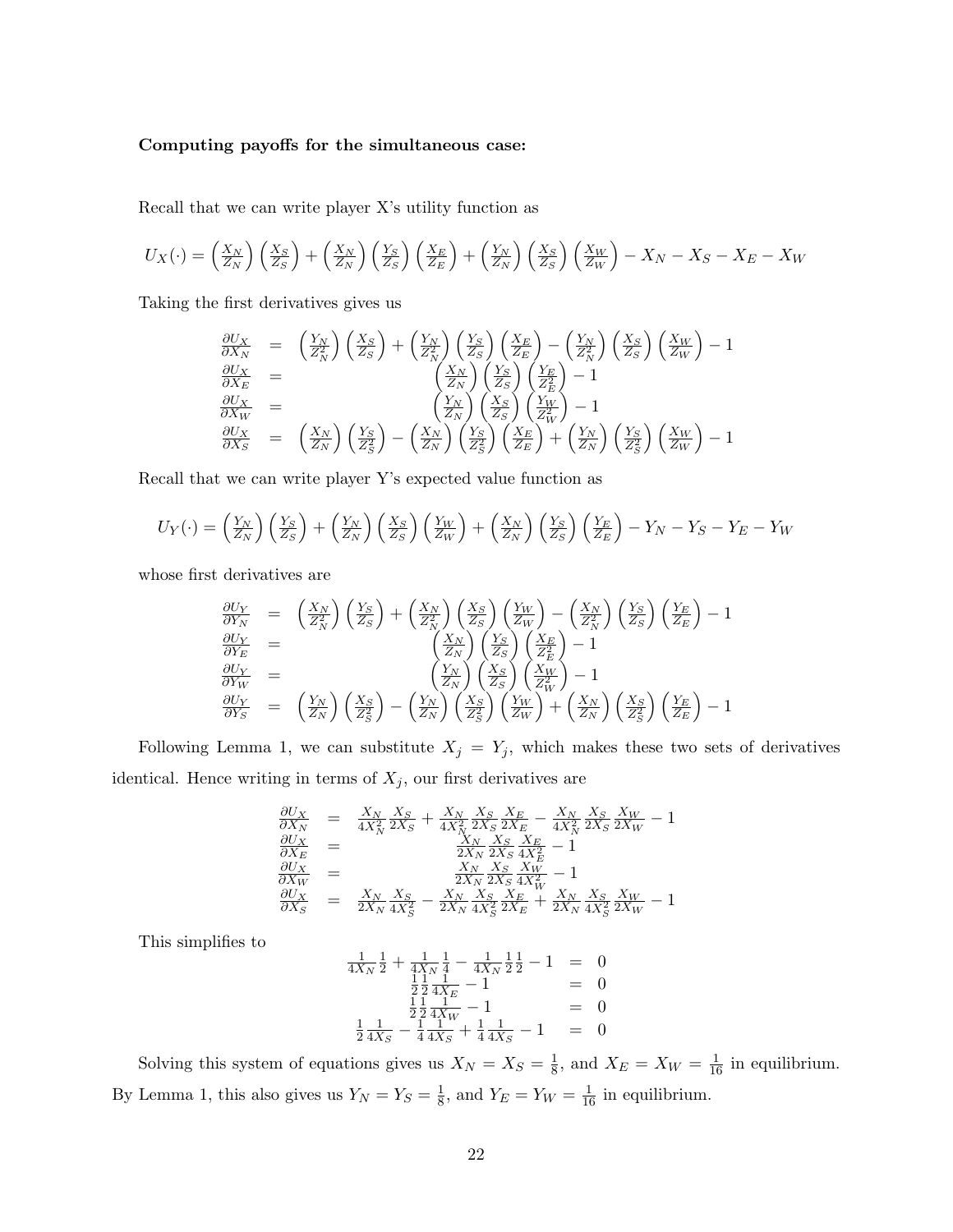To determine the nature of this equilibrium, we require a full set of second derivatives, evaluated at  $X_N = X_S = Y_N = Y_S = \frac{1}{8}$  $\frac{1}{8}$ ,  $X_E = X_W = Y_E = Y_W = \frac{1}{16}$ . This gives us the following matrix of second derivatives

$$
\begin{bmatrix}\n\frac{\partial^2 U_X}{\partial X_N^2} & \frac{\partial^2 U_X}{\partial X_N \partial X_E} & \frac{\partial^2 U_X}{\partial X_N \partial X_W} & \frac{\partial^2 U_X}{\partial X_N \partial X_S} \\
\frac{\partial^2 U_X}{\partial X_E \partial X_N} & \frac{\partial^2 U_X}{\partial X_E^2} & \frac{\partial^2 U_X}{\partial X_E \partial X_W} & \frac{\partial^2 U_X}{\partial X_E \partial X_S} \\
\frac{\partial^2 U_X}{\partial X_W \partial X_N} & \frac{\partial^2 U_X}{\partial X_W \partial X_E} & \frac{\partial^2 U_X}{\partial X_W^2} & \frac{\partial^2 U_X}{\partial X_W \partial X_S} \\
\frac{\partial^2 U_X}{\partial X_S \partial X_N} & \frac{\partial^2 U_X}{\partial X_S \partial X_E} & \frac{\partial^2 U_X}{\partial X_S \partial X_W} & \frac{\partial^2 U_X}{\partial X_S^2}\n\end{bmatrix} = \begin{bmatrix}\n-8 & 4 & -4 & 0 \\
4 & -16 & 0 & -4 \\
-4 & 0 & -16 & 4 \\
0 & -4 & 4 & -8\n\end{bmatrix}
$$

We need to find the characteristic polynomial of the determinant

$$
\begin{vmatrix}\n-8-\lambda & 4 & -4 & 0 \\
4 & -16-\lambda & 0 & -4 \\
-4 & 0 & -16-\lambda & 4 \\
0 & -4 & 4 & -8-\lambda\n\end{vmatrix}
$$

This matrix has a characteristic polynomial of  $\lambda^4 + 48\lambda^3 + 784\lambda^2 + 4864\lambda + 7936$ , which has roots of approximately (−2.4805, −10.8345, −15.0041, −19.6809), and thus is negative definite. As the Hessian matrix is negative definite, the solution to first order equations must be a local maximum, and as it is the only equilibrium, this local maximum is the only possible interior solution.

In order to find a global maximum, we now have to consider the boundary cases. Negative bids are not allowed to begin with, and clearly placing bids greater than the value of the prize cannot result in positive values, so we will restrict all possible solutions to the  $[0, 1]^4$  hypercube. We will now consider boundary conditions.

First note that a bid of 1 placed on more than one cell will yield negative payoffs. Hence a bid of 1 must be restricted to only one cell and on this boundary point all other bids must be zero for non-negative profits. However this will never lead to a path and hence can also be ruled out. Thus we will look at boundary conditions involving some number of zero bids. Cases with three or four zero bids can again be ruled out, as they cannot result in a winning path, and thus cannot have positive profits.

#### One Zero Bid

If there is a maximum with exactly one zero bid, the zero must be in the East or West. If the zero bid is on the North or South, the player would have no incentive to have a positive bid on one of East or West, as losing one of North and South makes one of East or West irrelevant. To illustrate, we will take the case of player X leaving a zero bid in the West without loss of generality. Thus, we have an expected utility function of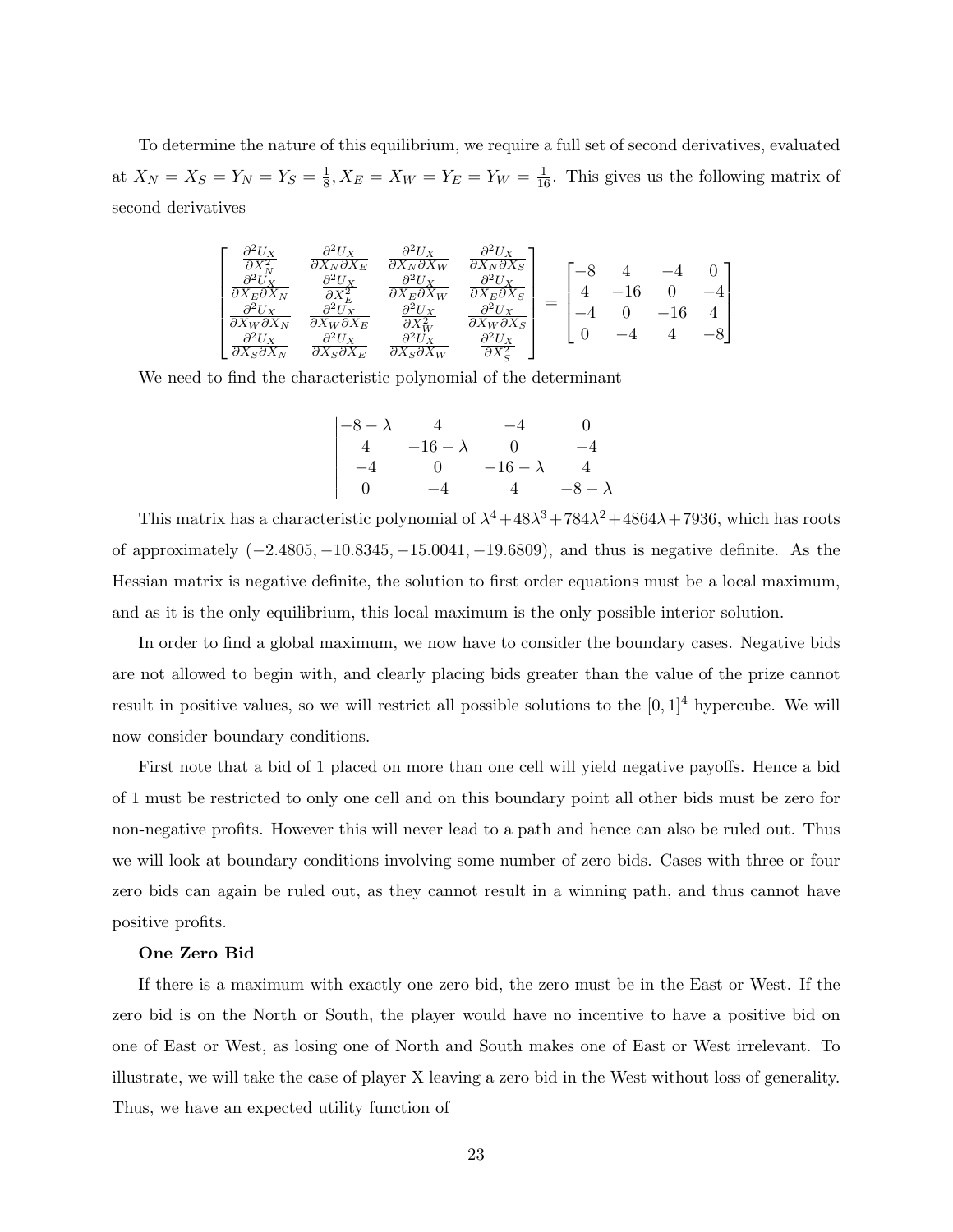$$
U_X(\cdot) = \left(\frac{X_N}{Z_N}\right) \left(\frac{X_E}{Z_E}\right) + \left(\frac{X_N}{Z_N}\right) \left(\frac{X_S}{Z_S}\right) \left(\frac{Y_E}{Z_E}\right) - X_N - X_S - X_E
$$

This has partial derivatives of

$$
\begin{array}{rcl}\n\frac{\partial U_X}{\partial X_N} & = & \left(\frac{Y_N}{Z_N^2}\right) \left(\frac{X_E}{Z_E}\right) + \left(\frac{Y_N}{Z_N^2}\right) \left(\frac{X_S}{Z_S}\right) \left(\frac{Y_E}{Z_E}\right) - 1 \\
\frac{\partial U_X}{\partial X_E} & = & \left(\frac{X_N}{Z_N}\right) \left(\frac{Y_E}{Z_E^2}\right) - \left(\frac{X_N}{Z_N}\right) \left(\frac{X_S}{Z_S}\right) \left(\frac{Y_E}{Z_E^2}\right) - 1 \\
\frac{\partial U_X}{\partial X_S} & = & \left(\frac{X_N}{Z_N}\right) \left(\frac{Y_S}{Z_S^2}\right) \left(\frac{Y_E}{Z_E}\right) - 1\n\end{array}
$$

Again, by Lemma 1,  $X_N = Y_N$ ,  $X_S = Y_S$ , and  $X_E = Y_E$ , giving us a solution of  $X_N = \frac{3}{16}$ ,  $X_E = X_S = \frac{1}{16}$ . This yields an expected value for player X of  $\frac{1}{16}$ , which is worse than the interior solution. The Hessian matrix of partial second derivatives at this point is

$$
\begin{bmatrix} -\frac{16}{3} & \frac{8}{3} & \frac{8}{3} \\ \frac{8}{3} & -16 & -8 \\ \frac{8}{3} & -8 & -16 \end{bmatrix}
$$

This is again negative definite, with eigenvalues of  $-8, -\frac{4}{3}$  $\frac{4}{3}(11+\sqrt{57}), -\frac{4}{3}$  $\frac{4}{3}(11-$ √ 57), thus making this a local maximum. Again, we must check the boundary for solutions. Those cases with a value of 1 for a bid cannot have positive expected value, while those with a zero bid for one of the three values take us to the case of having exactly two zero bids.

#### Two Zero Bids

If a player places zero bids on two cells, the remaining two cells must form a winning set. For illustration, we will take the case where East and West have zero bids without loss of generality, leaving player X's expected utility as

$$
U_X(\cdot) = \left(\frac{X_N}{Z_N}\right) \left(\frac{X_S}{Z_S}\right) - X_N - X_S
$$

which has first partial derivatives of

$$
\frac{\partial U_X}{\partial X_N} = \begin{pmatrix} Y_N \\ Z_N^2 \end{pmatrix} \begin{pmatrix} X_S \\ Z_S \end{pmatrix} - 1
$$

$$
\frac{\partial U_X}{\partial X_S} = \begin{pmatrix} X_N \\ Z_N \end{pmatrix} \begin{pmatrix} Y_S \\ Z_S^2 \end{pmatrix} - 1
$$

From Lemma 1, we know  $X_N = Y_N$ ,  $X_S = Y_S$ , and thus we have  $X_N = X_S = \frac{1}{8}$  $\frac{1}{8}$ , giving as expected value of zero. The Hessian at this point is

$$
\begin{bmatrix} -8 & 4 \\ 4 & -8 \end{bmatrix}
$$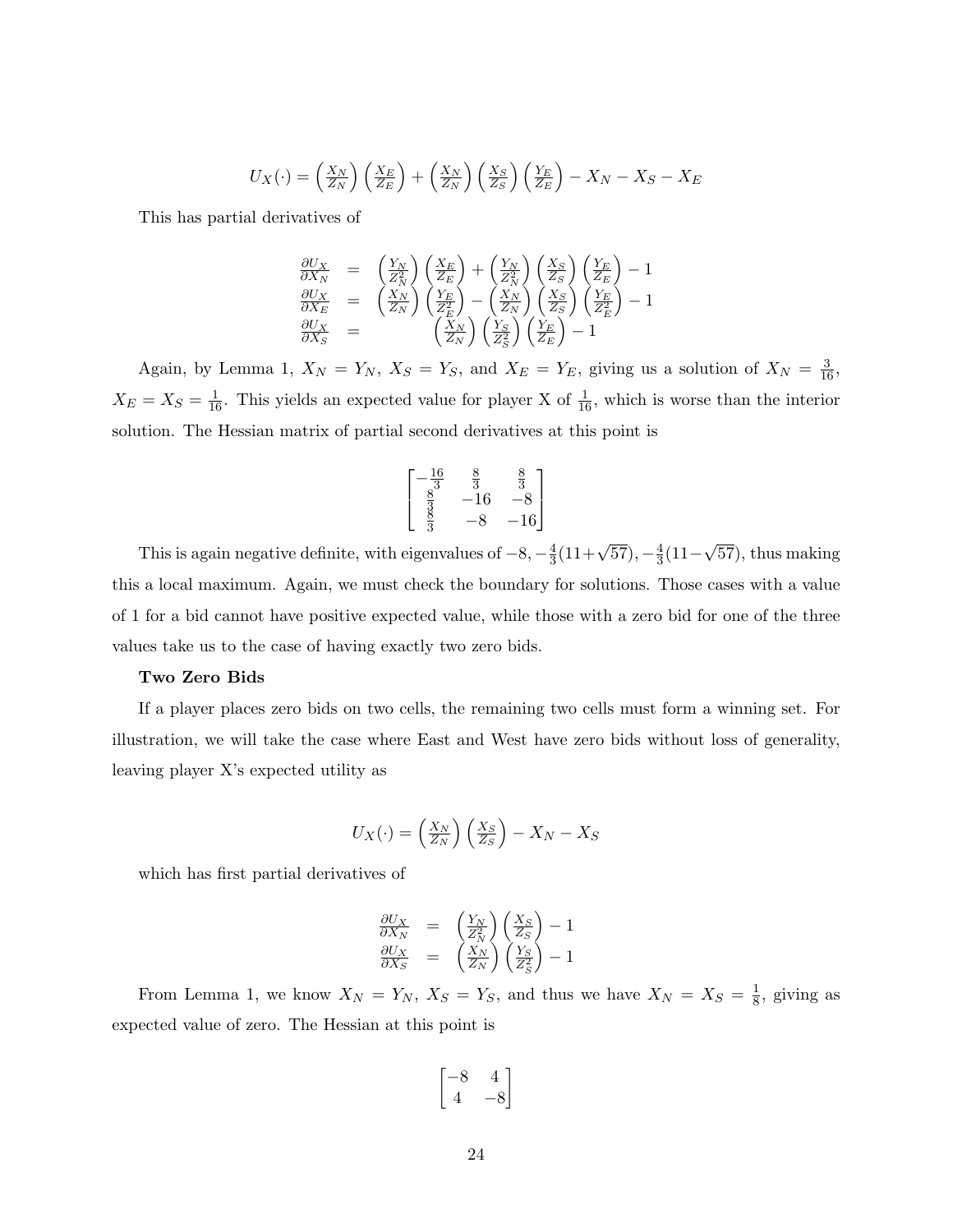which has eigenvalues of  $-4$ ,  $-12$ , and thus is negative definite, making this a local maximum. As for boundary conditions, we can still rule out bids of 1, and a 0 bid would leave three zero bids, and thus no way to complete a winning path.

#### Case 2 : Four cells sequentially

We now will solve the sequential cases. Combining these with the simultaneous cases gives us Proposition 1, while comparing the sequential cases proves Proposition 2. In order to obtain these results, we must work backwards from the terminal nodes. If only one cell remains to be contested, either the cell is irrelevant as we already have a winner, or the winner of this one cell will win the contest. Let the remaining cell be East without loss of generality, we have  $U_X(\cdot|R_1, R_2, R_3, R_4)$  =  $\sqrt{X_E}$  $Z_E$  $\Big(-X_E$ , and  $U_Y(\cdot|R_1, R_2, R_3, R_4) = \Big(\frac{Y_E}{Z_E} \Big)$  $Z_E$  $\big) - Y_E$ . Taking derivatives gives us  $\left(\frac{X_E}{Z^2}\right)$  $Z^2_E$  $= 1, \left(\frac{Y_E}{Z^2}\right)$  $Z_E^2$  $=$ 1, so  $X_E = Y_E = \frac{1}{4}$  $\frac{1}{4}$ , giving  $U_X(\cdot | \cdot, R_4) = U_Y(\cdot | \cdot, R_4) = \frac{1}{4}$ .

Now we can work backwards to the previous stage. If there are two cells remaining, there are three possibilities. If the contest has already been won, they are both irrelevant, and we are done. However, if only one of the two remaining cells is relevant, we ignore the irrelevant cell. For simplicity assume that that irrelevant cell appears in Round 3. Then the fourth round will play out as described above for East and this reduces to the above. Finally, there is the possibility that both are relevant, with one player needing to win both and the other needing to win one of the two. We will assume without loss of generality that North and East remain to be contested sequentially, with Player X requiring both to win. Then  $U_X(\cdot|\cdot, R_3, R_4) = \left(\frac{X_N}{Z_N}\right)^{1/2}$  $Z_N$  $\Big) \frac{1}{4} - X_N,$  $U_Y\left(\cdot|\cdot,R_3,R_4\right) \,=\, \left(\frac{Y_N}{Z_N}\right)$  $\overline{Z_N}$  $+\left(\frac{X_N}{Z_N}\right)$  $Z_N$  $\frac{1}{4} - Y_N$  gives the expected utility for each player in the North round. Taking derivatives gives us

$$
\begin{pmatrix} \frac{Y_N}{Z_N^2} \end{pmatrix} \frac{1}{4} = 1
$$

$$
\begin{pmatrix} \frac{X_N}{Z_N^2} \end{pmatrix} - \begin{pmatrix} \frac{X_N}{Z_N^2} \end{pmatrix} \frac{1}{4} = \begin{pmatrix} \frac{X_N}{Z_N^2} \end{pmatrix} \frac{3}{4} = 1
$$

Solving this gives  $X_N = \frac{3}{64}$ , while  $Y_N = \frac{9}{64}$ , and thus expected payoffs  $U_X(\cdot | \cdot, R_3, R_4) = \frac{1}{64}$ ,  $U_Y(\cdot|\cdot, R_3, R_4) = \frac{43}{64}$ . These two solutions will be used extensively in the subcases below. This is as far backwards as we can work without having the specifics of the complementarity, so we now must break into subcases.

#### Subcase 2a: North or South in  $R_1$

After the first round, one of the remaining cells will become irrelevant. The winner of the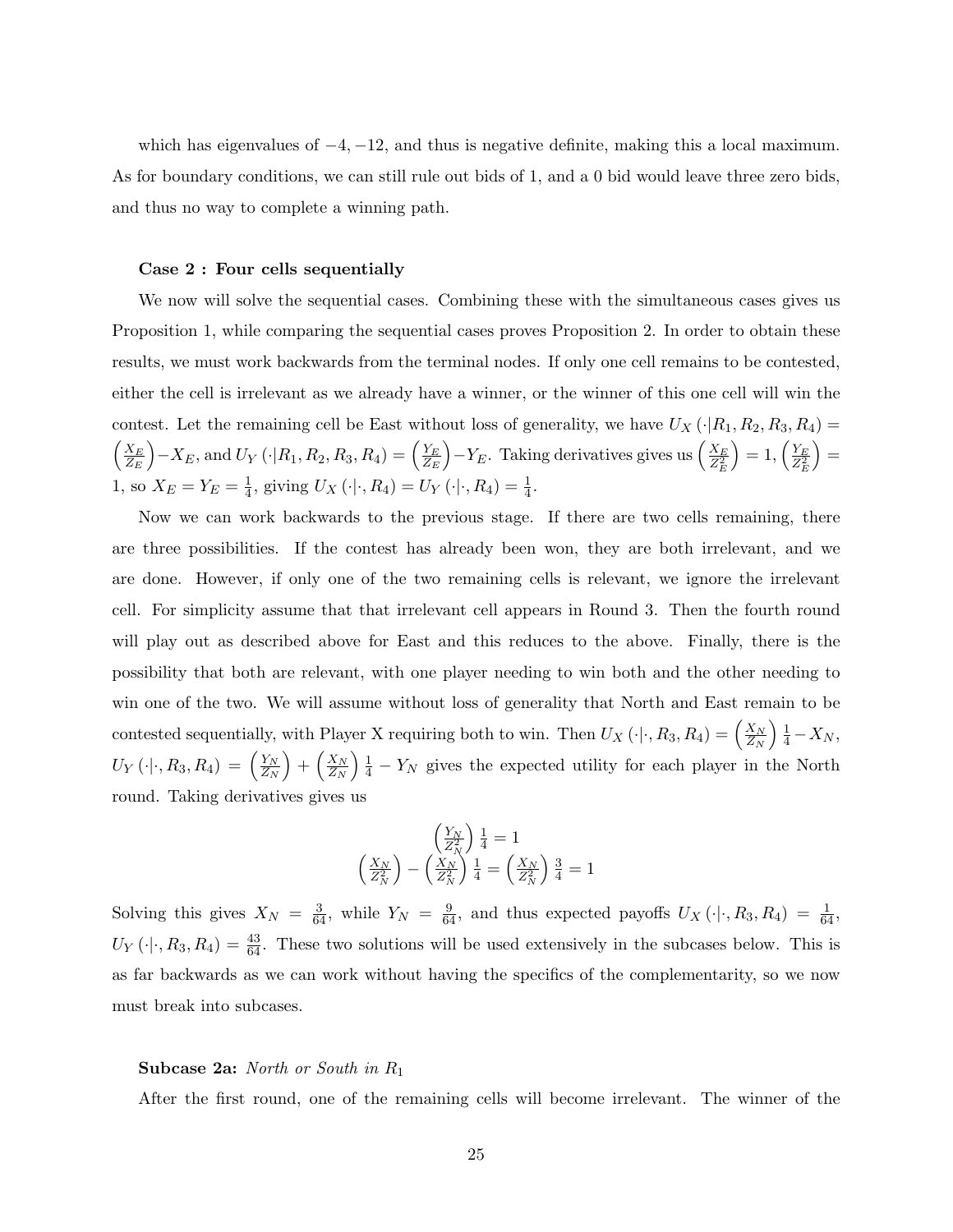first round will need to win one of the remaining two relevant cells, which is a subgame with an expected payoff of  $\frac{43}{64}$ , and the loser of the first round will need to win both remaining relevant cells, a subgame with an expected value of  $\frac{1}{64}$ , as shown above. Thus, if North is the first cell, we have  $U_X = \left(\frac{X_N}{Z_N}\right)$  $Z_N$  $\frac{43}{64} + \left(\frac{Y_N}{Z_N}\right)$  $Z_N$  $\frac{1}{64} - X_N$ . Taking the derivative with respect to  $X_N$  gives  $\sqrt{\frac{X_N}{X_N}}$  $\overline{Z_N^2}$  $\frac{43}{64} - \left(\frac{X_N}{Z_M^2}\right)$  $\overline{Z_N^2}$  $\frac{1}{64}$  = 1. From Lemma 1,  $X_N = Y_N$ , so solving gives us  $X_N = Y_N = \frac{21}{128}$  and  $U_X = U_Y = \frac{23}{128}.$ 

#### Subcase 2b: East and West in  $R_1$  and  $R_2$

Without loss of generality, we consider the cases where East is the first round, results for West as opening round are symmetric. If player X wins the East, winning the West means he will need either the North or South, while losing the West means that the South is irrelevant, and the North will determine the overall winner. These have expected payoffs of  $\frac{43}{64}$  and  $\frac{1}{4}$  respectively for player X and  $\frac{1}{64}$  and  $\frac{1}{4}$  for player Y. Thus, if we consider the subgames in which player X wins the East, the expected payoff functions for the second round are

$$
U_X (\cdot | \cdot, R_2, R_3, R_4) = \left(\frac{X_W}{Z_W}\right) \frac{43}{64} + \left(\frac{Y_W}{Z_W}\right) \frac{1}{4} - X_W
$$
  

$$
U_Y (\cdot | \cdot, R_2, R_3, R_4) = \left(\frac{Y_W}{Z_W}\right) \frac{1}{4} + \left(\frac{X_W}{Z_W}\right) \frac{1}{64} - Y_W
$$

This gives us first order conditions of

$$
\left(\frac{Y_W}{Z_W^2}\right)\frac{27}{64} = \left(\frac{X_W}{Z_W^2}\right)\frac{15}{64} = 1
$$

and so  $15X_W = 27Y_W$ . Thus  $X_W = \frac{27}{15}Y_W$ , which when substituted into the first order conditions gives us  $X_W = \frac{(15)(27^2)}{(42^2)(64)}$ ,  $Y_W = \frac{(15^2)(27)}{(42^2)(64)}$ . Using these payoffs in the expected payoff functions gives  $U_X = \frac{47907}{112896}$  and  $U_Y = \frac{5139}{112896}$ . These payoffs will be reversed if player Y wins the East.

Thus, in the initial round, the expected payoff function for player X is  $\left(\frac{X_E}{Z_E}\right)$  $Z_E$  $\frac{47907}{112896} + \left(\frac{Y_E}{Z_E}\right)$  $Z_E$  $\frac{5139}{112896}$  –  $X_E$ , giving a first order condition of  $\left(\frac{Y_E}{Z^2}\right)$  $Z_E^2$  $\left( \frac{42768}{112896} = 1, \text{ with } X_E = Y_E \text{ due to symmetry. Thus, the } \right)$ optimal strategy is  $X_E = Y_E = \frac{42768}{451584}$ , which yields expected payoffs of  $\frac{63486}{451584}$ .

# Subcase 2c: East or West in  $R_1$  and North or South in  $R_2$

Without loss of generality, we consider the subcases where East is contested in the first round. If player X wins the East, winning the North means victory, while losing North means she must win both West and South, for an expected payoff of  $\frac{1}{64}$  for X and  $\frac{43}{64}$  for Y. Thus the expected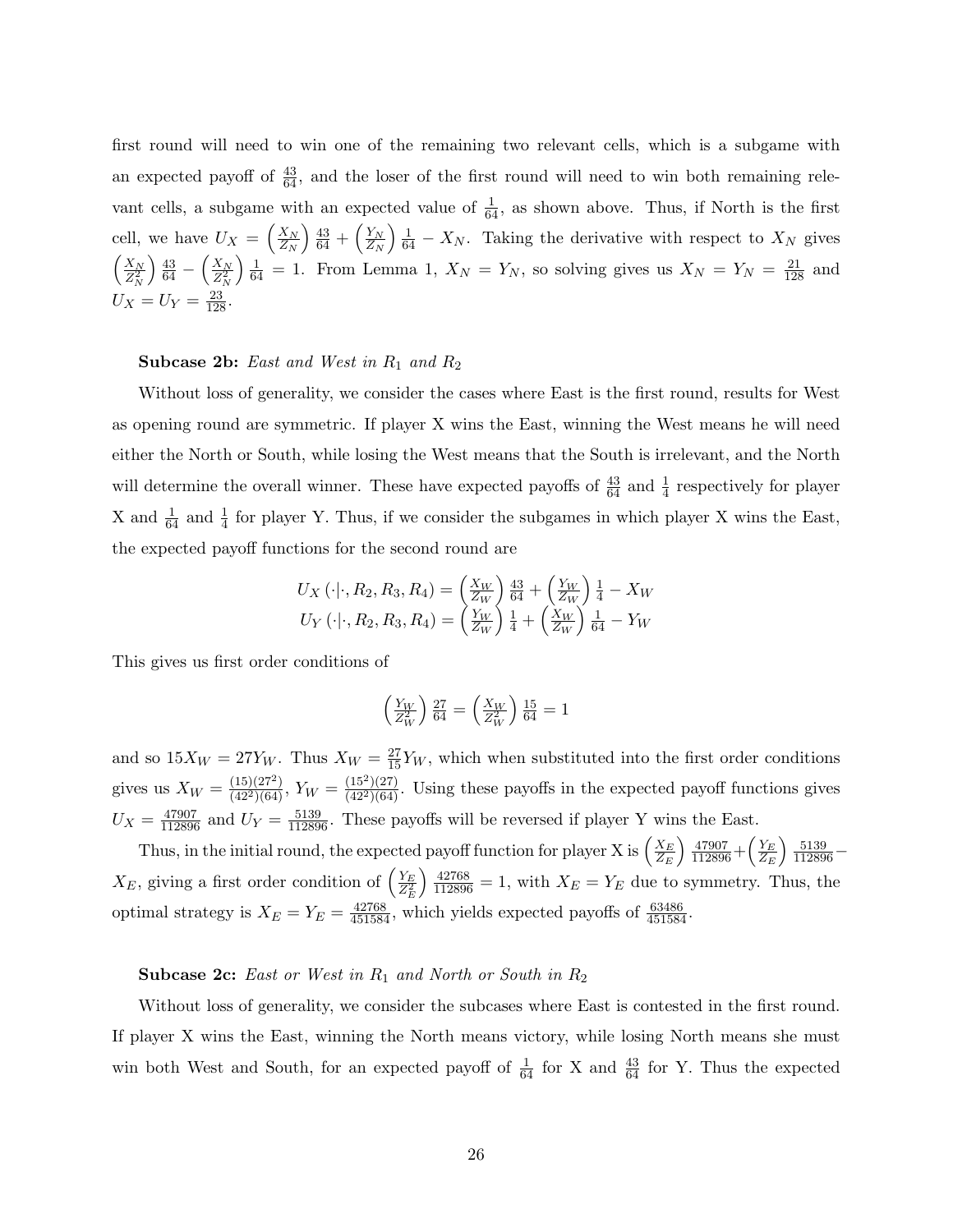payoff functions in the second round in the subgame where player X won the East are

$$
U_X(\cdot|\cdot, R_2, R_3, R_4) = \left(\frac{X_N}{Z_N}\right) + \left(\frac{Y_N}{Z_N}\right) \frac{1}{64} - X_N
$$
  

$$
U_Y(\cdot|\cdot, R_2, R_3, R_4) = \left(\frac{Y_N}{Z_N}\right) \frac{43}{64} - Y_N
$$

This gives the first order conditions of

$$
\left(\frac{Y_N}{Z_N^2}\right)\frac{63}{64}=\left(\frac{X_N}{Z_N^2}\right)\frac{43}{64}=1
$$

Thus we have  $43X_N = 63Y_N$ , which with our first order condition gives  $X_N = \frac{(43)(63^2)}{(64)(106^2)}$  $\frac{(43)(63^{2})}{(64)(106^{2})}$  and  $Y_{N} =$  $(43^2)(63)$  $\frac{(435)(03)}{(64)(106^2)}$ . Plugging these into the expected payoff equations give approximations of  $U_X \approx 0.2373$ ,  $U_Y \approx 0.1106$ .

If player Y wins the East, winning either the South or North and West wins. This is the same as in the E-W-N-S case, which gives decimal approximations of  $U_X \approx 0.0455$  and  $U_Y \approx 0.4245$ .

Thus for the first round, we have expected payoff functions of

$$
U_X = \left(\frac{X_E}{Z_E}\right).2373 + \left(\frac{Y_E}{Z_E}\right).0456 - X_E
$$

$$
U_Y = \left(\frac{Y_E}{Z_E}\right).4245 + \left(\frac{X_E}{Z_E}\right).1106 - Y_E
$$

These yield first order conditions of

$$
\left(\frac{Y_E}{Z_E^2}\right)(.2373 - .0455) = \left(\frac{X_E}{Z_E^2}\right)(.4245 - .1106) = 1
$$

$$
\left(\frac{Y_E}{Z_E^2}\right).1918 = \left(\frac{X_E}{Z_E^2}\right).3139 = 1
$$

$$
Y_E.1918 = X_E.3139
$$

$$
Y_E \approx X_E 1.6365
$$

Thus we find  $X_E \approx 0.0452$ ,  $Y_E \approx 0.0739$ . Placing these in our expected payoff function gives  $U_X \approx 0.0731, U_Y \approx 0.2315.$ 

Combining cases 1 and 2 gives us Proposition 1, while comparing the expected payoffs for each player across case 2 gives us Proposition 2.  $\Box$ 

#### 6.2 Appendix B: The Other Sequential Contests

To explain the other types of sequential contests here we will go through the details of one case. The other cases are similar and details of these cases can be found in the working paper version.<sup>12</sup>

We will provide an analysis of the Hex contest involving two rounds where two cells are contested in each round. This case will require a solution to the expected payoffs of each player if only 2

<sup>12</sup>http://xythos.lsu.edu/users/mwiser1/Hex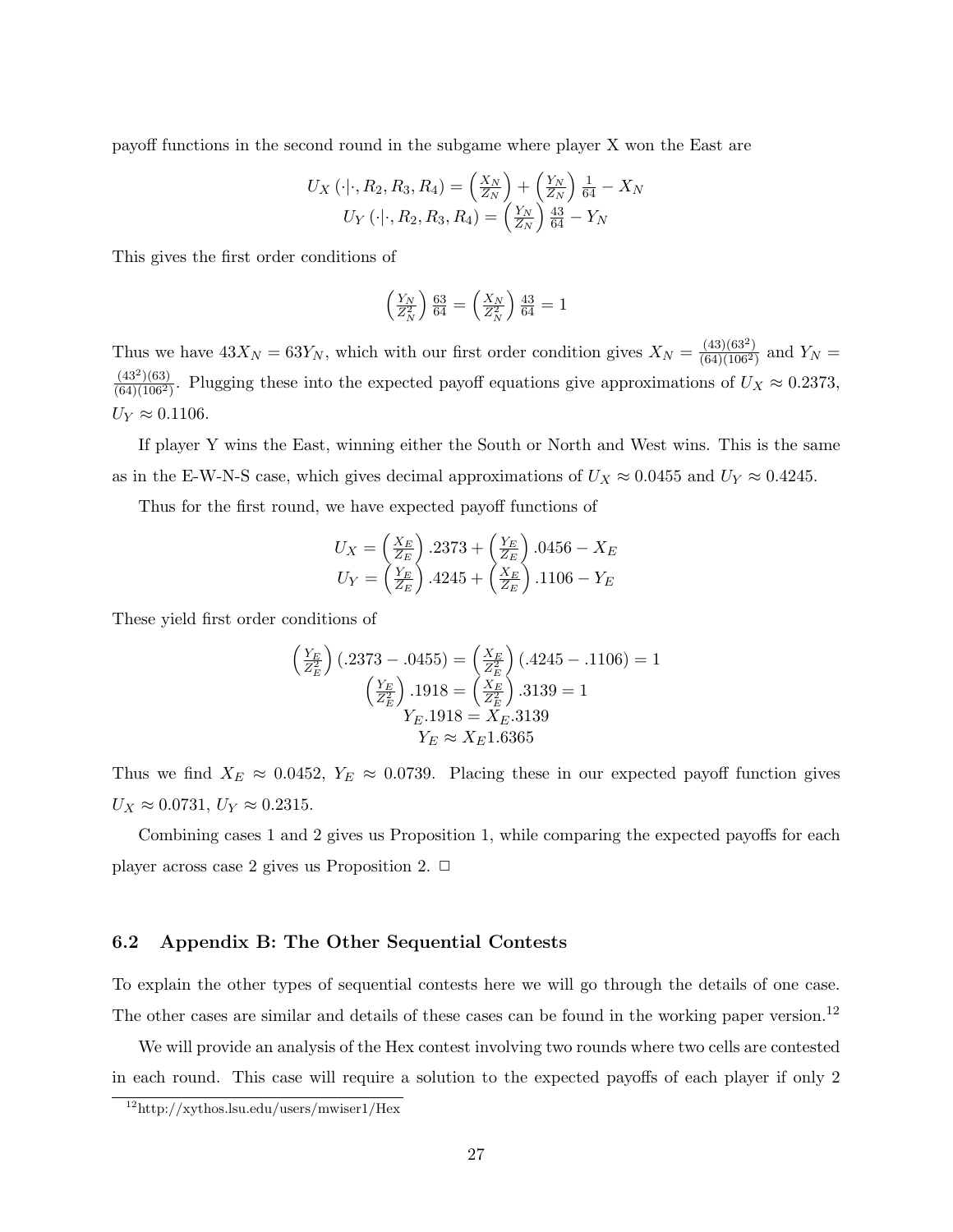cells remain, they are being contested simultaneously, and neither cell has been rendered irrelevant by the first round. In such a case, one player requires winning both cells for victory, while the other player requires winning either cell for victory. To illustrate, we will take take the subgame where player X needs both the North and East cells. In this subgame, player X's expected payoff is  $U_X(\cdot|\cdot, R_2) = \left(\frac{X_N}{Z_N}\right)$  $Z_N$  $\bigwedge_{\alpha}$  $Z_E$  $(-X_N - X_E)$ . As player Y wins this subgame as long as player X does not win both the North and East, which occurs with probability  $1 - \left(\frac{X_N}{Z_N}\right)^2$  $\overline{Z_N}$  $\bigwedge \frac{X_E}{E}$  $Z_E$  , player Y has an expected payoff of  $U_Y(\cdot|\cdot, R_2) = (1 - \left(\frac{X_N}{Z_N}\right))$  $Z_N$  $\bigwedge \frac{X_E}{E}$  $Z_E$  $() - Y_N - Y_E$ . Taking derivatives, we obtain the following set of first order conditions

$$
\frac{\partial U_X}{\partial X_N} = \left(\frac{Y_N}{Z_N^2}\right) \left(\frac{X_E}{Z_E}\right) - 1 = 0
$$
  

$$
\frac{\partial U_X}{\partial X_E} = \left(\frac{X_N}{Z_N}\right) \left(\frac{Y_E}{Z_E^2}\right) - 1 = 0
$$
  

$$
\frac{\partial U_Y}{\partial Y_N} = \left(\frac{X_N}{Z_N^2}\right) \left(\frac{X_E}{Z_E}\right) - 1 = 0
$$
  

$$
\frac{\partial U_Y}{\partial Y_E} = \left(\frac{X_N}{Z_N}\right) \left(\frac{X_E}{Z_E^2}\right) - 1 = 0
$$

These may be solved simultaneously to obtain  $X_N = Y_N = X_E = Y_E = \frac{1}{8}$  $\frac{1}{8}$ , so player X has an expected payoff of 0, while player Y has an expected payoff of  $\frac{1}{2}$ . Thus, if both cells in the two cell subgame are relevant, the player who needs to win both has an expected payoff of 0, while the player that needs to win at least one of two cells has an expected payoff of  $\frac{1}{2}$ . If only one of the two cells is relevant, both players have an expected value in the subgame of  $\frac{1}{4}$ , as seen in Appendix A.

As we now have the expected values for the players in the final round, we can now solve for the first round. However, we will need to break this case into three subcases, those where East and West comprise the first round, where North and South comprise the first round, and all other combinations of two cells comprising the first round. The results for the other cases are summarized in the final table.

Case 3: East and West as the First Round If player X wins both the East and West in the initial round, she will complete a winning set with either North or South, and thus X will have an expected payoff of  $\frac{1}{2}$ , while Y will have an expected payoff of 0 in the ensuing second round. If players X and Y split East and West, only one of North and South will matter, and thus each player has an expected payoff of  $\frac{1}{4}$  in the second round. Thus, player X has an overall expected payoff of:

$$
\left(\frac{X_E}{Z_E}\right)\left(\frac{X_W}{Z_W}\right)\frac{1}{2} + \left(\frac{X_E}{Z_E}\right)\left(\frac{Y_W}{Z_W}\right)\frac{1}{4} + \left(\frac{Y_E}{Z_E}\right)\left(\frac{X_W}{Z_W}\right)\frac{1}{4} - X_E - X_W
$$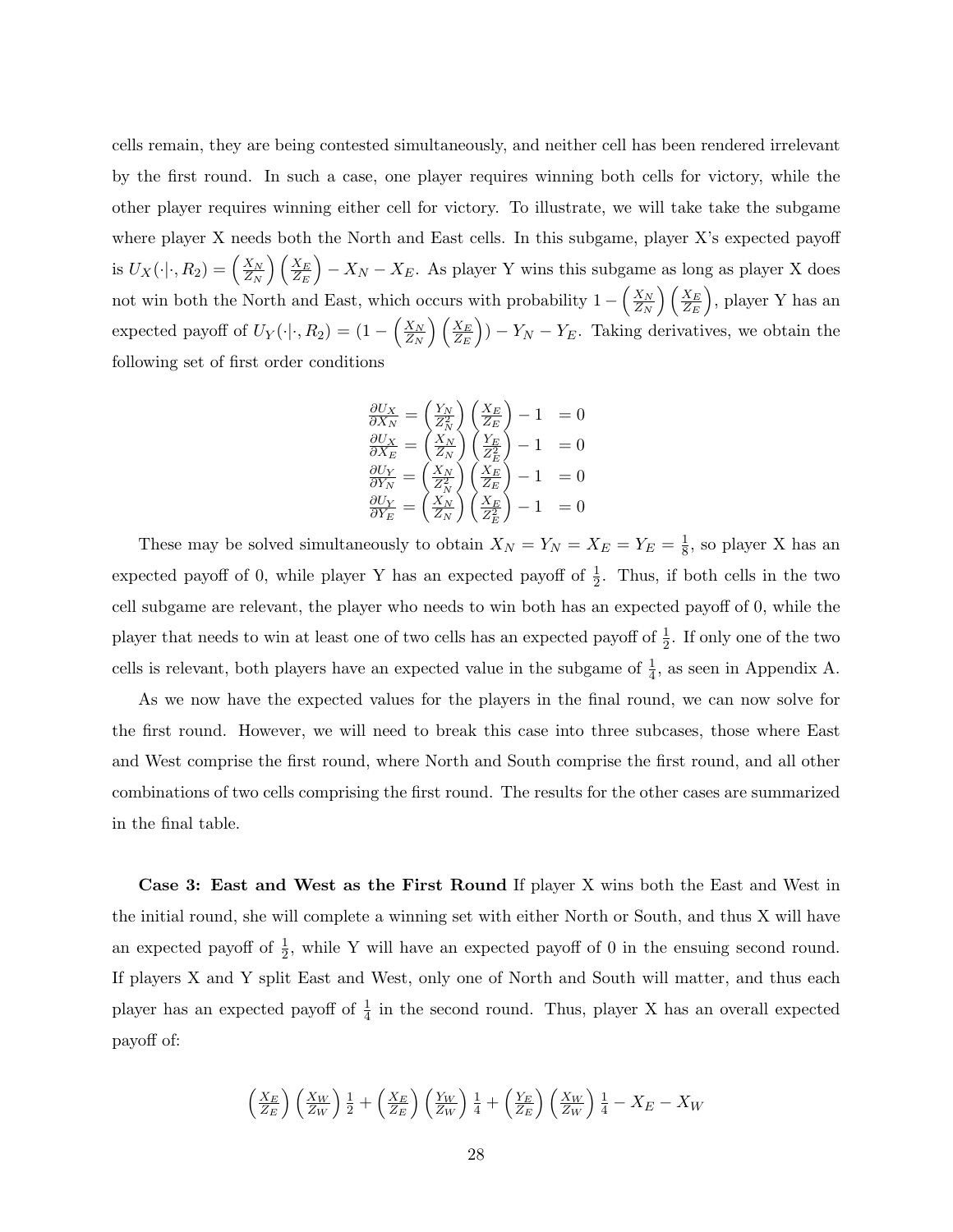As East and West are symmetric, as well as players X and Y, by logic similar to Lemma 1, we know that  $X_E = X_W = Y_E = Y_W$ . Thus, taking the derivative with respect to  $X_E$  gives us the following

$$
\begin{aligned}\n\left(\frac{Y_E}{Z_E^2}\right) \left(\frac{X_W}{Z_W}\right) \frac{1}{2} + \left(\frac{Y_E}{Z_E^2}\right) \left(\frac{Y_W}{Z_W}\right) \frac{1}{4} - \left(\frac{Y_E}{Z_E^2}\right) \left(\frac{X_W}{Z_W}\right) \frac{1}{4} - 1 \\
&= \left(\frac{Y_E}{Z_E^2}\right) \left(\frac{Y_E}{Z_E}\right) \frac{1}{2} - 1 = \left(\frac{Y_E}{Z_E^2}\right) \frac{1}{4} - 1 = \frac{1}{4X_E} \frac{1}{4} - 1\n\end{aligned}
$$

Setting this equal to zero gives us a solution of  $X_E = X_W = Y_E = Y_W = \frac{1}{16}$ , and using this yields expected payoffs for each player of  $\frac{1}{8}$ .